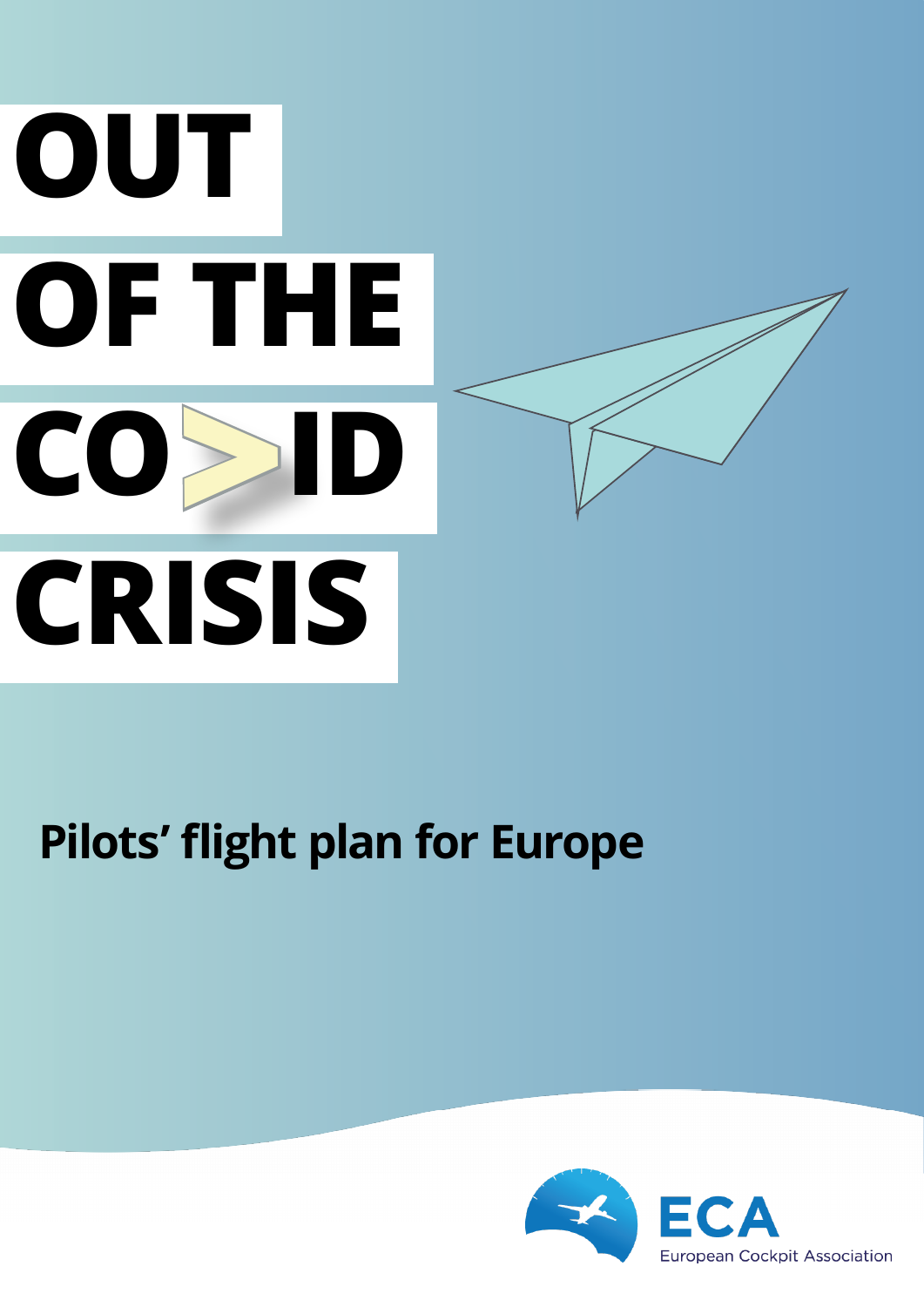## OVERVIEW

There are many paths our industry can take through the COVID-19 crisis, which has profoundly affected, if not crippled, European aviation. There are very few however that are in the interests of Europe's citizens, and that lead to a safe, worthwhile and sustainable future for all whom the industry serves and supports.

To do so will take active political and industrial leadership. It will mean choosing and driving the better path, not 'waiting to see', not just accepting what happens without vision or direction.

There will be a severe temptation for some, particularly those who are used to assuming the primacy of commercial interests – over the public interest, over customers, workers and the environment – to seek advantage at the expense of all other stakeholders.

That temptation will be to sacrifice or cannibalise other stakeholders in the pursuit of quick relief or profits. Such an approach will undermine the society that has previously tolerated the many faces of the aviation sector, and to which the aviation industry is responsible. It will fragment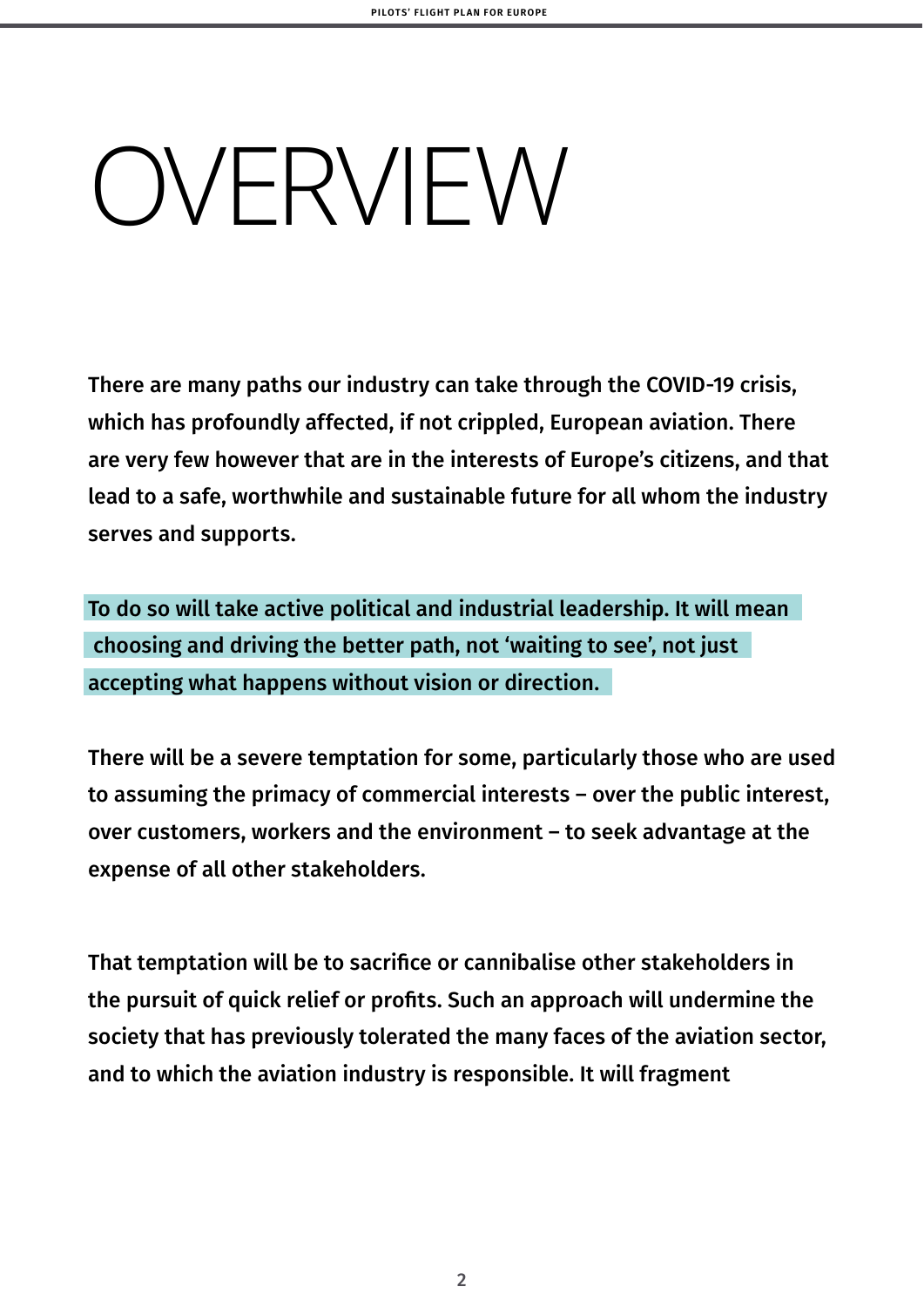and weaken Europe's aviation single market, and the position of European airlines and workers within it and globally.

The only way through this crisis for aviation is with stakeholders returning to strength in lock step, supporting each other's position.

We cannot simply seek relative advantage by taking bites out of each other, we must look to get all of us through in the healthiest, strongest possible position. Key to this is that the aviation industry must serve the public interest.

For Europe to get through COVID it must have a resilient aviation sector that can support and amplify the wider economy, that is responsible to the taxpayers who tolerate or support it, that is socially sustainable for those who work in it, that is environmentally sustainable for the whole of society, and that provides a high quality and fair service to the citizens who use it.

The purpose of the aviation industry is to provide for that safe, worthwhile and sustainable future for all whom it serves and supports.

No more, no less.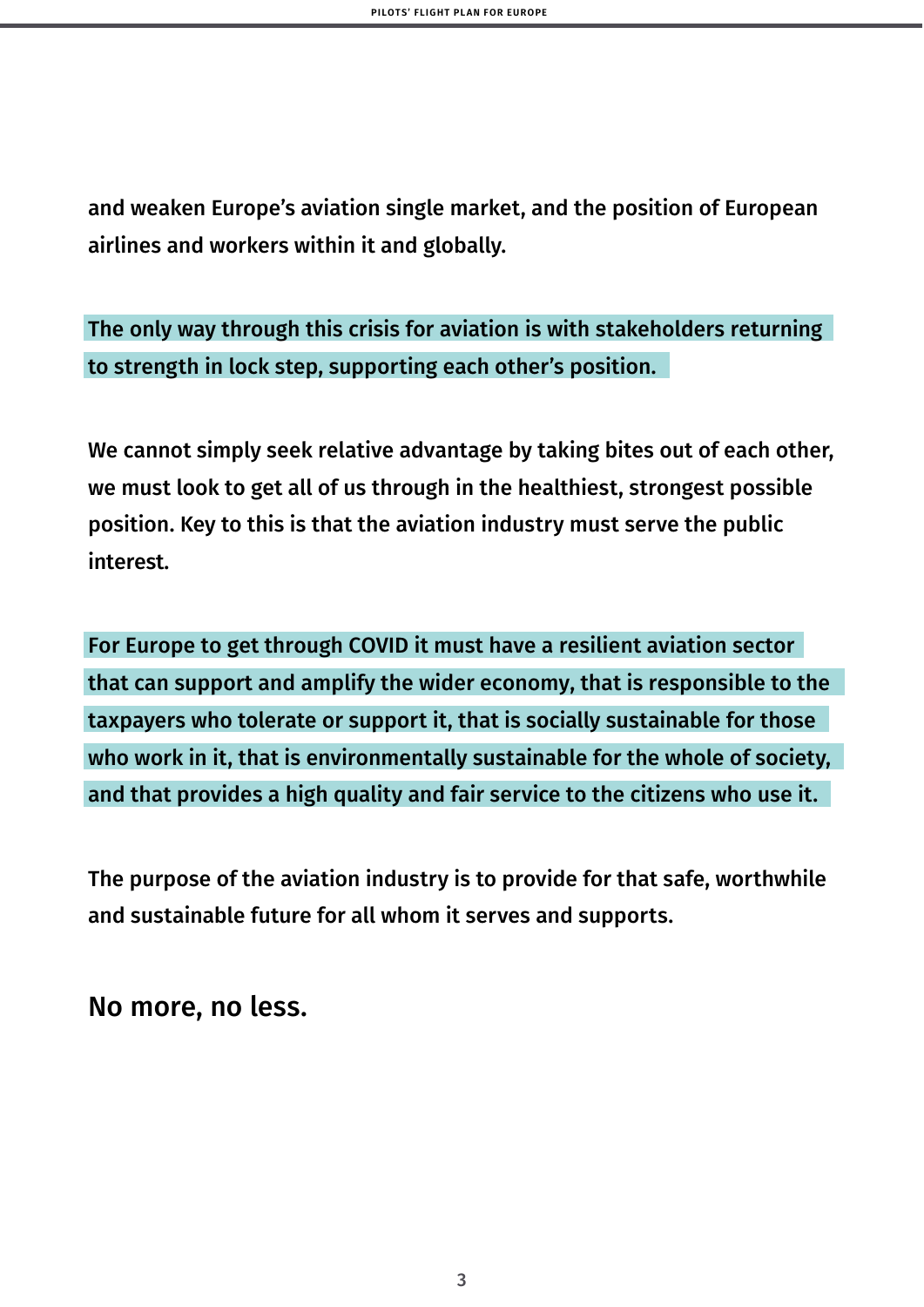

## **02**

### **Preserving the integrity & [competitiveness of the internal market](#page-10-0)**

### **03 [Protecting aviation against new](#page-20-0)  shocks**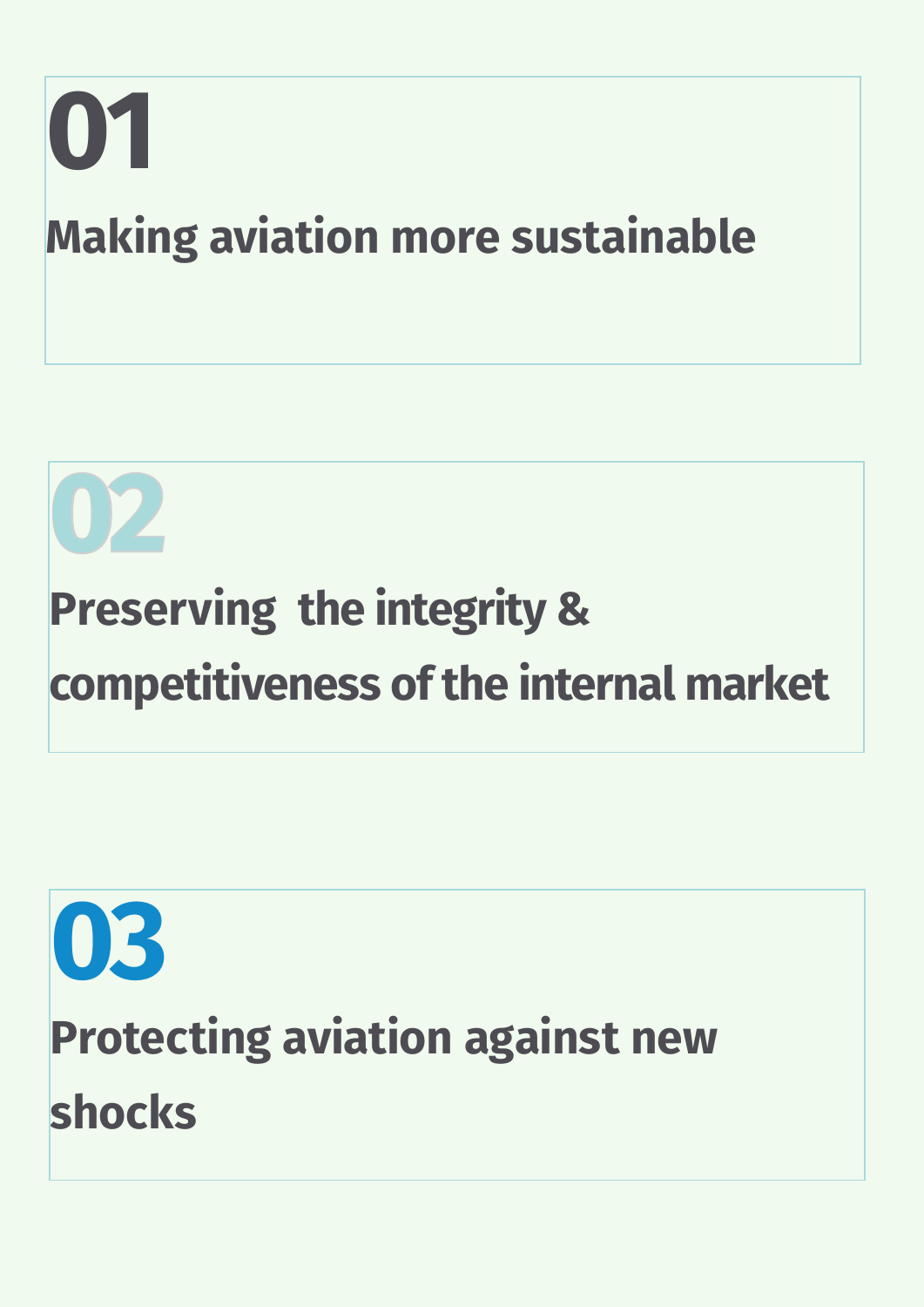## [Executive Summary](#page-5-0)

To get through COVID – and to prepare for future crises and shocks – Europe needs a resilient aviation sector that is socially and environmentally sustainable and provides high quality connectivity for its citizens and regions.

The need to preserve aviation as an essential strategic infrastructure serving the public interest should guide Europe's recovery strategy. This requires a holistic approach, including:

#### **1. Socially & environmentally sustainable aviation sector for those who work in it and for the citizens, taxpayers and the wider society:**

- » Social responsibility: all stakeholders must manage the crisis in a socially responsible manner by (a) retaining staff (incl. using state support) & maintaining skills and crews' employability; (b) managing cuts in jobs & conditions through genuine social dialogue; and (c) eradicating precarious atypical employment (bogus self-employment, broker agency set-ups, Pay-to-Fly etc.).
- » Environment: we must take concrete & credible measures and pathways towards decarbonisation of aviation and towards EU climate goals. Sustainable Aviation Fuels – especially electro fuels – to play a key role.
- » Public interest conditionality: any public aid and alleviations must come with conditions attached that protect the public interest, incl. strict social & environmental criteria.

#### **2. Single Market free of distortion & a strong global player:**

- » Level playing field: priority must be given to repairing the pre-existing distortions in the Single Market, created by social engineering, rule shopping and atypical employment by certain players & countries. Law enforcement (incl. posting & temporary agencies), applicability of local law where an Operational Base is set up, and a presumption of direct employment for crew are key measures to be taken.
- » Strong, truly European global player: the EU external aviation policy must promote & defend Europe's aviation, more than ever. Further market opening must be suspended, no intra-EU 5th freedom rights must be granted, 3rd country wet-leasing must be exceptional & strictly limited in time; current O&C rules must remain in place & be enforced to prevent 3rd countries from taking over strategic European infrastructure assets.

#### **3. Resilience based on safety, skilled workforce and advance planning:**

- » Aviation safety must be restored, maintained & increased, by tightened public safety oversight, enhanced safety management by operators and crew fatigue prevention.
- » Measures to be taken to retain skilled workforce, recency, employability & re-skilling.
- » Develop ready-made packages of emergency measures for different crisis scenarios; consider minimum liquidity requirements; focus on what serves the public interest.

A holistic approach, guided by the public interest: predatory behaviour, whereby some players try to strive at the expense of the others will derail the recovery. Aviation is an 'eco-system' where everybody depends on the health of the others. This includes the aviation professionals who will be asked to deliver a safe & successful recovery. Only if all stakeholders work together will aviation come out of this crisis stronger, more resilient and truly sustainable.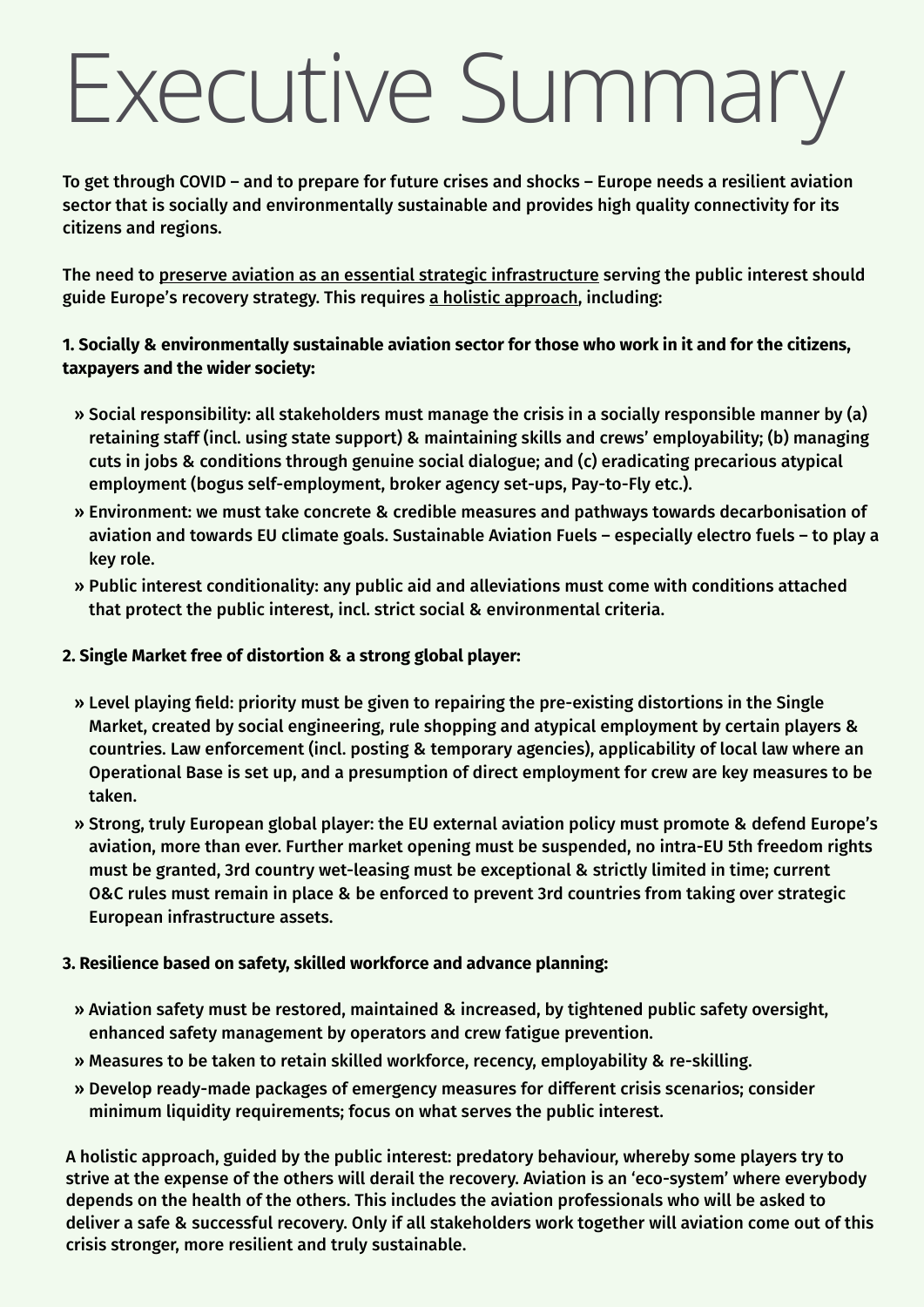## <span id="page-5-0"></span>**Aviation is a strategic European infrastructure**



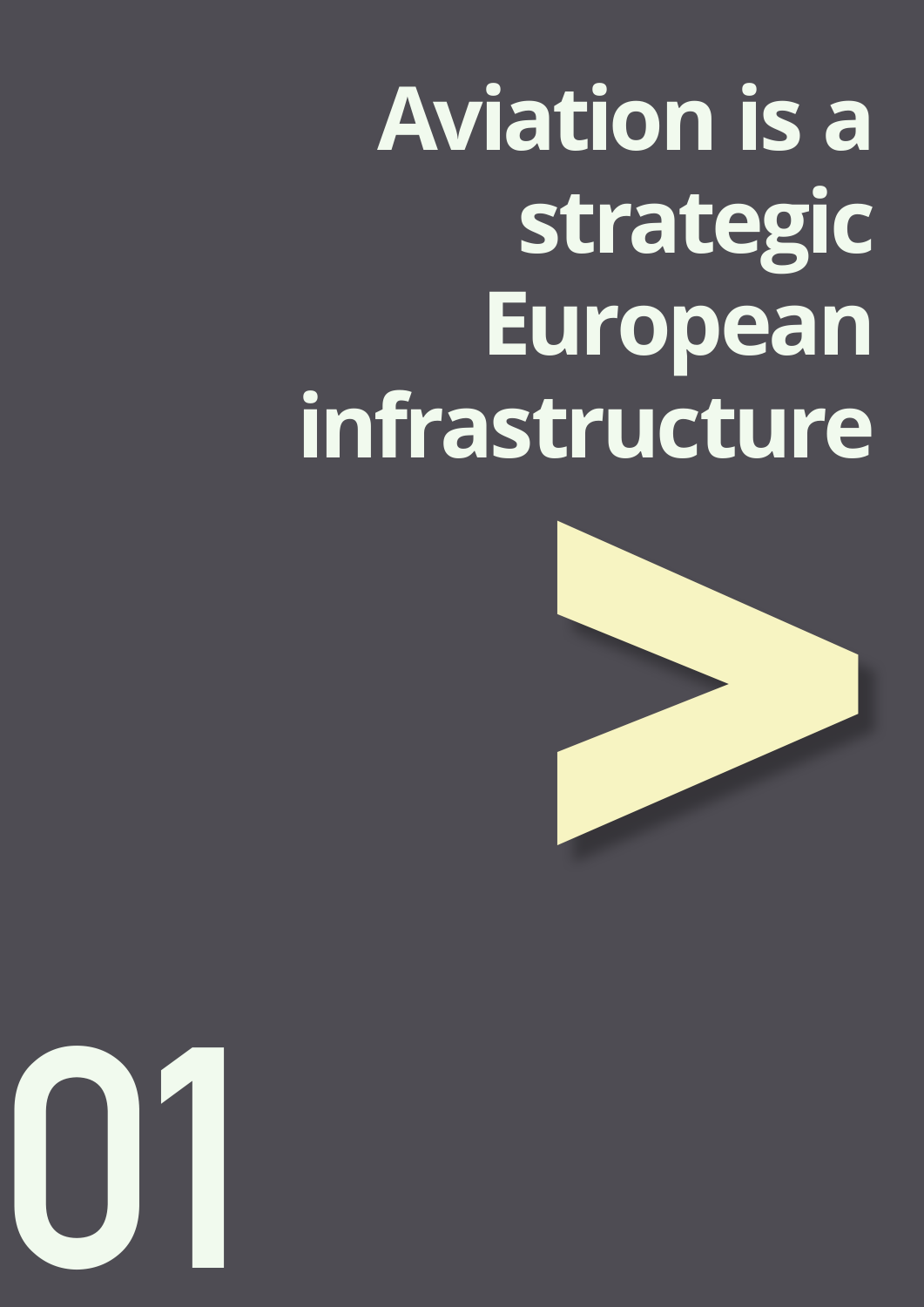### **So it must be sustainable**

#### 1.1. Public interest conditionality

Aviation is a strategic European infrastructure that must be able to serve its original purpose of providing connectivity both for persons and goods. This infrastructure is a public good, and part of the wider economy's backbone. Given the physical footprint and interaction of aviation with everyday life, the industry is tolerated or encouraged because it is in the public interest to do so.

Employing the industry's workers in decent jobs and contributing in taxation and social

contributions to public services are also major benefits of the sector in terms of public

#### interest.

When public support is provided to airlines in this crisis, whether directly from taxpayers in financial form, or indirectly through the amendment or waiver of regulatory frameworks that exist to govern aviation's role and responsibilities in society, it is both logical and essential that this support should come with conditions that protect the public interest.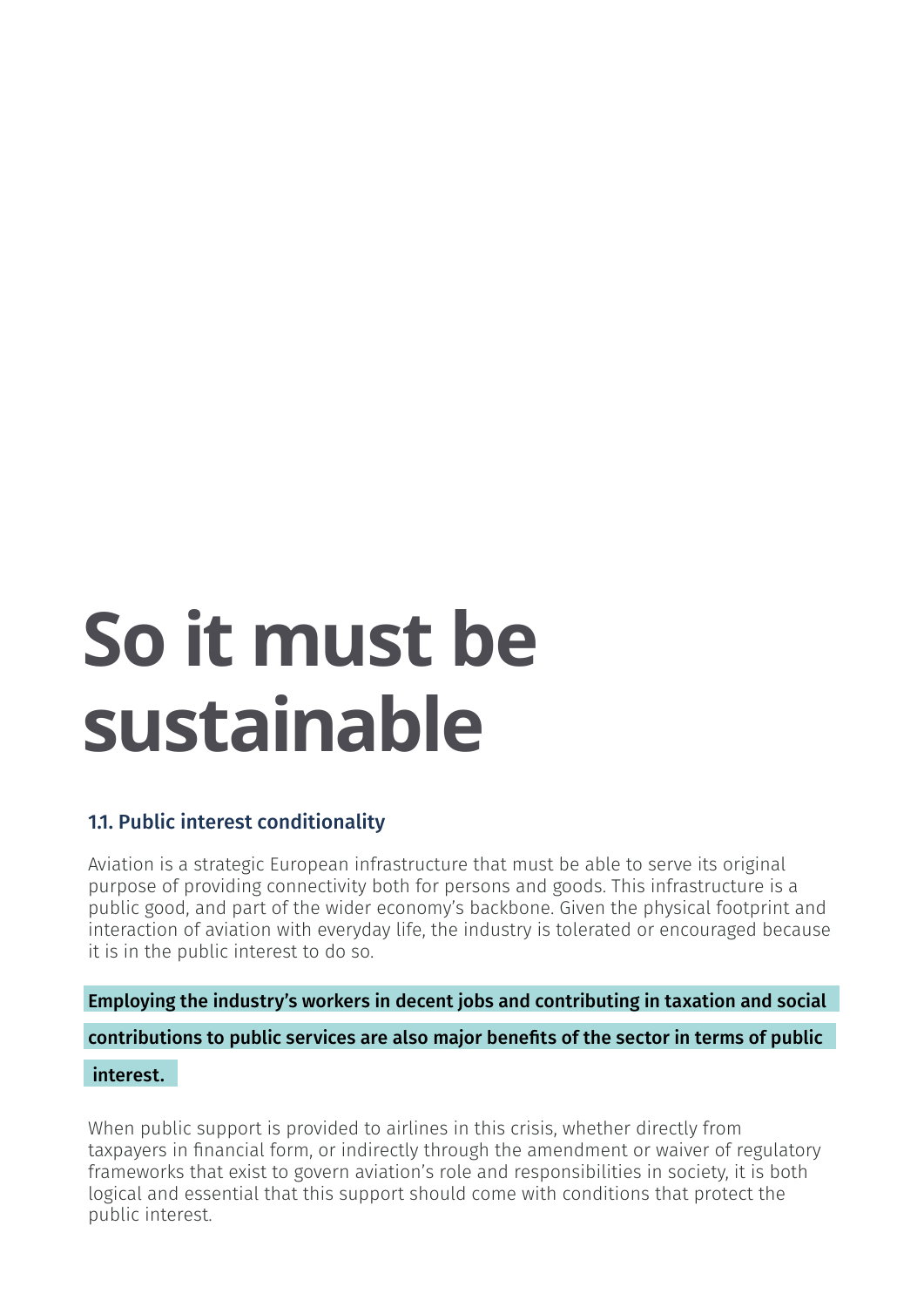Pilots and crew were willing and even proud to put themselves at risk during the crisis, delivering "home" essential medical and PPE supplies for the fight against COVID, or repatriating citizens stranded by the closure of the borders and flying bans.

The crisis has highlighted the strategic nature of aviation as an essential infrastructure

and reinforced the need to support it – not for the sake of it, but because connectivity

is essential to our citizens, workers and our economy.

#### **SOLUTIONS**

- » During the recovery phase where there is a need for active or passive financial support; this support needs to be made conditional on a number of criteria, including social responsibility toward workers, striving for adequate employment protection, healthy employment conditions, and walking the path to environmental sustainability.
- » These commitments must be concrete, binding, and enforceable, with support withdrawal and sanctions, as necessary.
- » Amendment and alleviation of EU regulations, of operating and of market rules must come with this same conditionality.

#### 1.2. Social sustainability

Social sustainability is not only one of the essential elements of the smart recovery, it is among the founding premises of the European Union. It must be considered as a central pillar when planning the recovery measures for aviation.

Social sustainability is achieved by ensuring that the conditions and treatment of workers, by employers, social systems and labour law is fair, predictable, and balances the interest of both employers and employees.

It is achieved by clear and sufficient labour rights; the presence of labour monitoring, and access in practice to enforcement and redress; the presence of trade unions and social dialogue; and being part of social safety nets.

It is indicated by sufficient levels of labour rights; the presence of health and safety protection in the workplace; and respect of fundamental and human rights.

It is compromised and contra-indicated by the presence of fake, undeclared, or mischaracterised working relationships such as (bogus) self-employment; poor or absent collective representation; difficulty in determining which employment regulations or frameworks apply to a worker; lack of parental and sickness rights; precarious employment relationships; avoidance or minimisation of social contributions;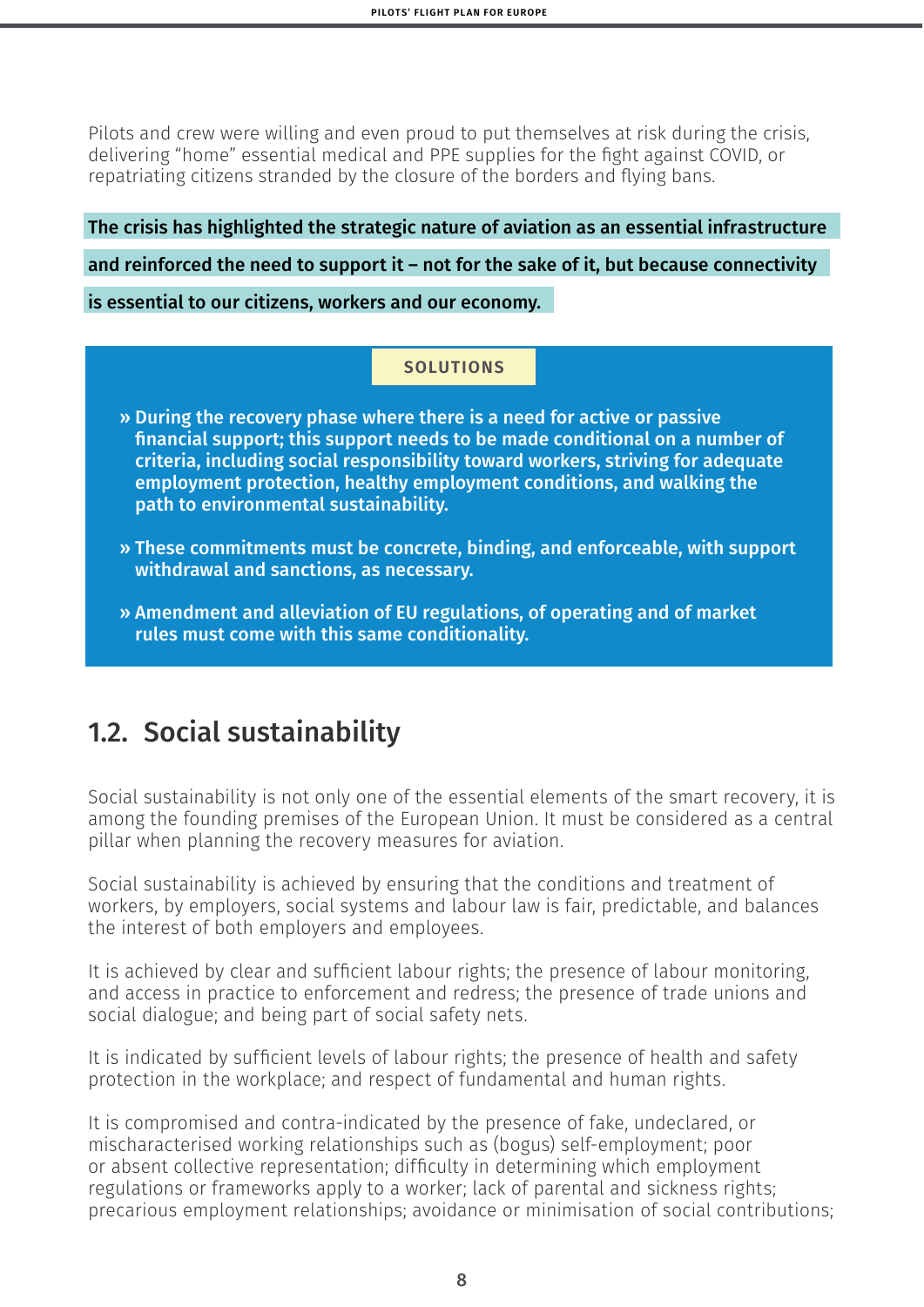and arms-length employment relationships, especially where employer directions, applicable rules, or responsibility and accountability lines come from outside the country a worker is based in, or go via or stop with an intermediary (e.g. a broker agency).

#### The COVID crisis has revealed the effects of precarious atypical employment on aviation

#### workers.

The employees of socially responsible employers are affected by the crisis but enjoy a minimum social protection that pilots on zero hours, broker agency contracts, pay to fly schemes and (bogus) self-employment do not have. Thousands of pilots are unemployed and without social coverage because they have been working for EU airlines through complex social engineering systems that deprive them of social protection, and Member States of their social security and income tax revenues. The rights of these pilots are being ignored: salaries have not been paid, notice periods are not respected, access to collective bargaining are non-existent and the precarious situation deprives those workers of fundamental rights such as the right to family life and access to minimum living standards.

#### The use of precarious atypical air crew employment forms by certain airlines distorts

#### competition within Europe's aviation market

Furthermore, the use of precarious atypical air crew employment forms by certain airlines distorts competition within Europe's aviation market, providing those airlines an undue competitive edge over socially responsible airlines that employ their crews directly and respect the laws of the country where the crews are based. Only this latter model can be considered sustainable and as being in the wider public interest.

- » The recovery must be used to strictly limit and ultimately eliminate precarious atypical forms of aircrew employment.
- » In the meantime, social risk of atypical forms of employment must be closely monitored and/or swiftly phased out. Aircrews should have local contracts in the place where they are based directly, or temporarily through locally registered agencies. Posting of aircrew should be closely monitored.
- » The legal framework of employment status and classification must be clarified to ensure highly mobile workers in aviation can always identify the reality of their situation, that some rules apply to it, and what those rules are. It must not be possible to fall between the cracks of posting rules, agency work rules and normal employment. In commercial air transport direct employment must always be the assumed default relationship (i.e. presumption of direct employment) unless facts on the ground and proven by the employer indicate otherwise.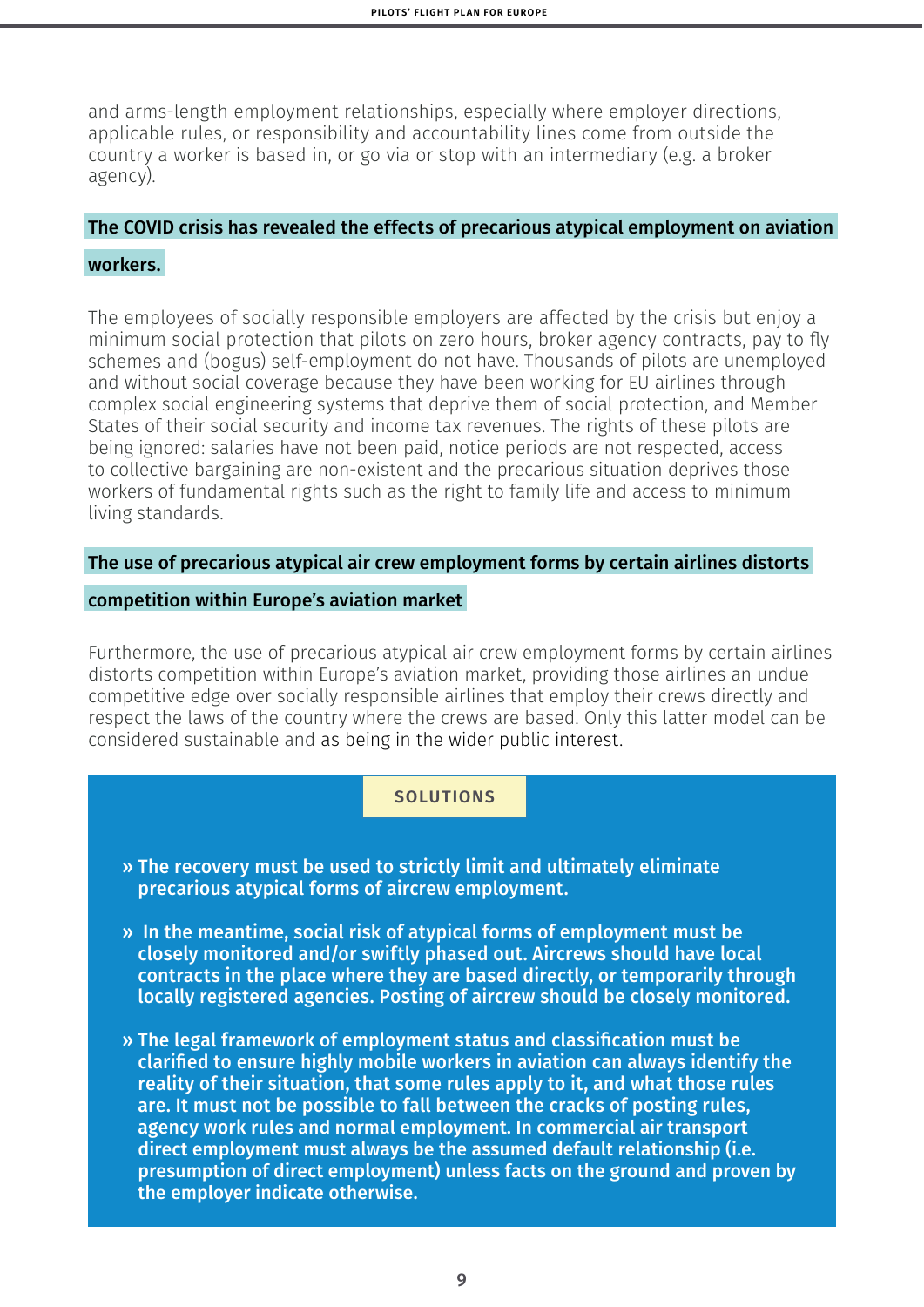- » Policy makers must actively & publicly promote direct employment and privilege the rights and say of those airlines who employ directly their crews.
- » Policy makers must ensure that aviation workers can also access their right to work/life balance, including family friendly policies, background, race and gender diversity, and working time regulations.

#### 1.3. Environmental sustainability

Aviation does not have the choice of ignoring environmental sustainability.

If it is to fulfil its role of serving the public and providing critical infrastructure,

aviation must commit to policies and measures that keep it on a path to

decarbonisation by 2050.

The EU Green Deal must provide the necessary incentives and investment to permit this, with a mix of scientifically validated policies that can achieve real progress. Measures which simply provide positive PR, or pointlessly 'punish' the sector without driving progress must be avoided.

Without concrete action and a credible pathway to environmental sustainability, the impact of aviation will likely not be tolerated in the public interest, weakening the industry and reducing its scope in the future.

- » Absolute commitments and credibility are required on the part of the whole sector and individual countries.
- » Increase investment on alternatives to fossil fuels / Sustainable Aviation Fuels (SAF).
- » Identify achievable path to decarbonise from now to 2050 and spell out policies and changes to achieve this pathway.
- » Inclusion of aviation with scientifically validated measures, incentives and investment in climate plans and the EU Green Deal.
- » Ensure that the aviation sector's climate action is eligible for funding under the Next Generation EU and the new Multiannual Financial Framework (MFF).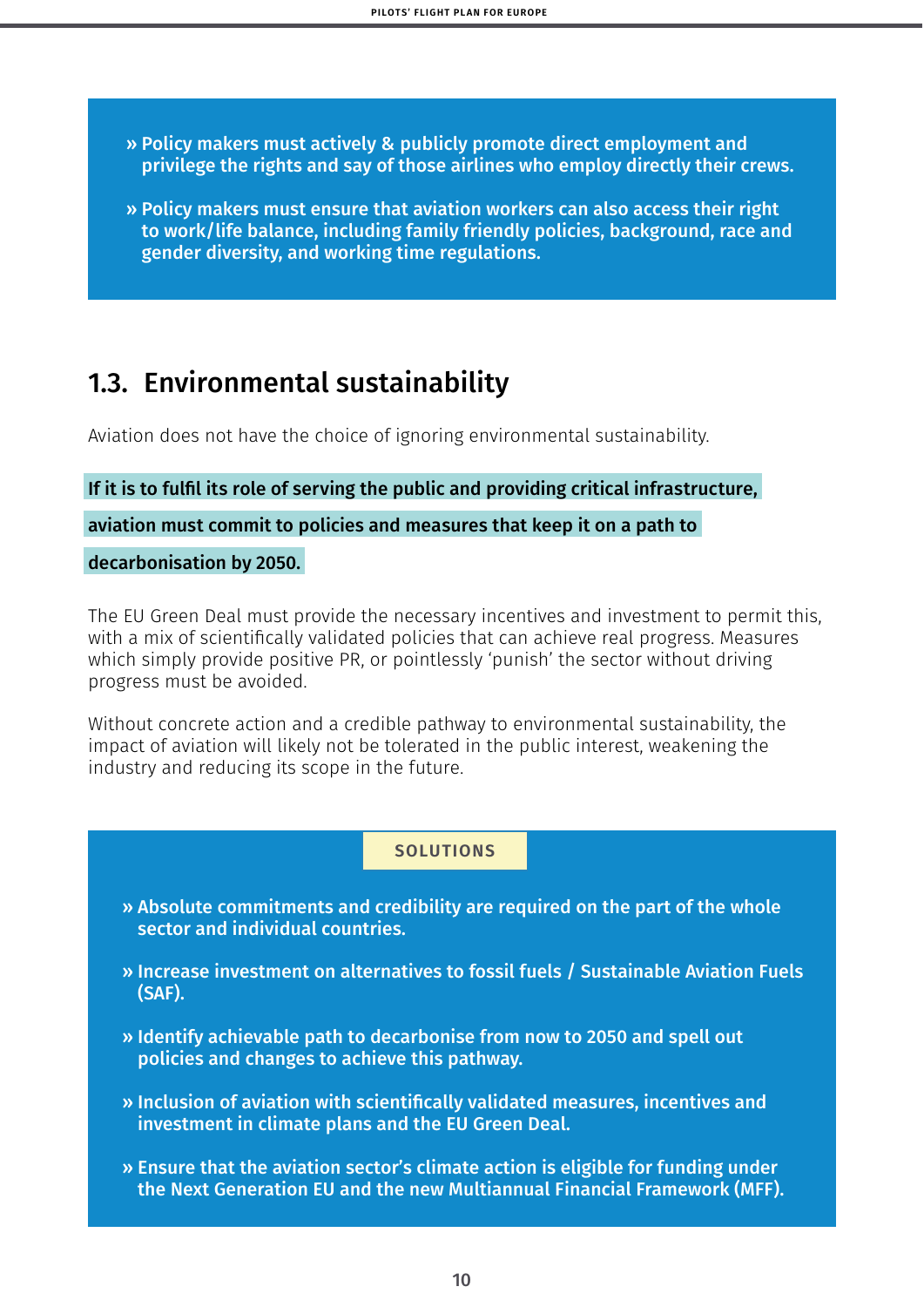## <span id="page-10-0"></span>**The key to a successful EU aviation market**



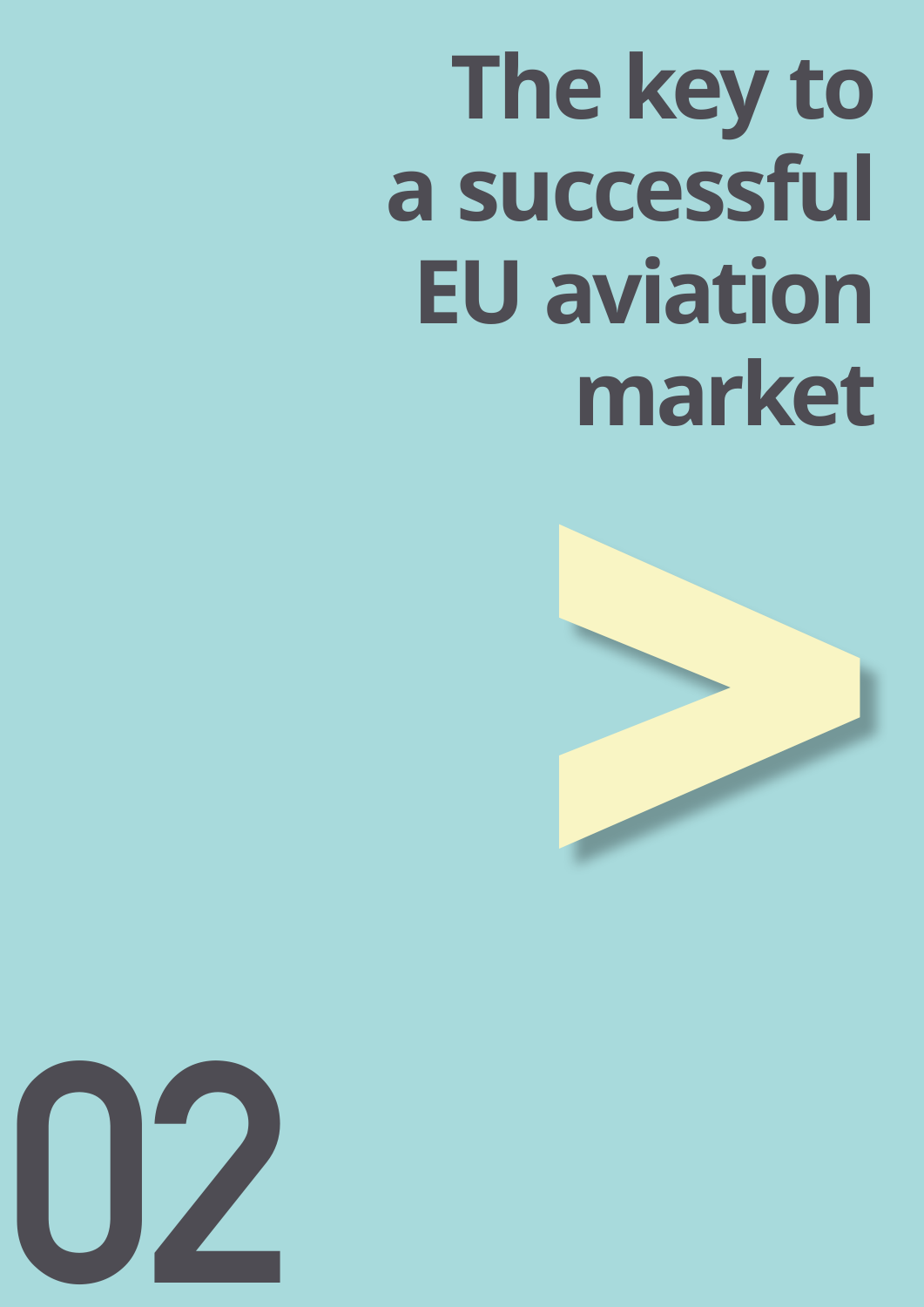### **Integrity & competitiveness**

#### 2.1. Preventing distortion of the EU aviation market

These distortions are frequently created through social engineering and loopholes, or through the sole application of (non-comprehensive in nature) aviation regulation while avoiding or ignoring other generally applicable EU regulation and social rules.

Without removing these distortions it is not possible to keep the integrity of the single market, or to have real and fair competition between actors in the market. In pushing all airlines and aviation companies closer to the boundary between survival and failure, the COVID crisis has exacerbated this problem – both driving companies towards seeking market advantage by exploiting these distortions, or using the loopholes, and by hitting airlines that do not seek to use such measures harder than those who do.

In pushing all airlines and aviation companies closer to the boundary between survival and failure, the COVID crisis has exacerbated this problem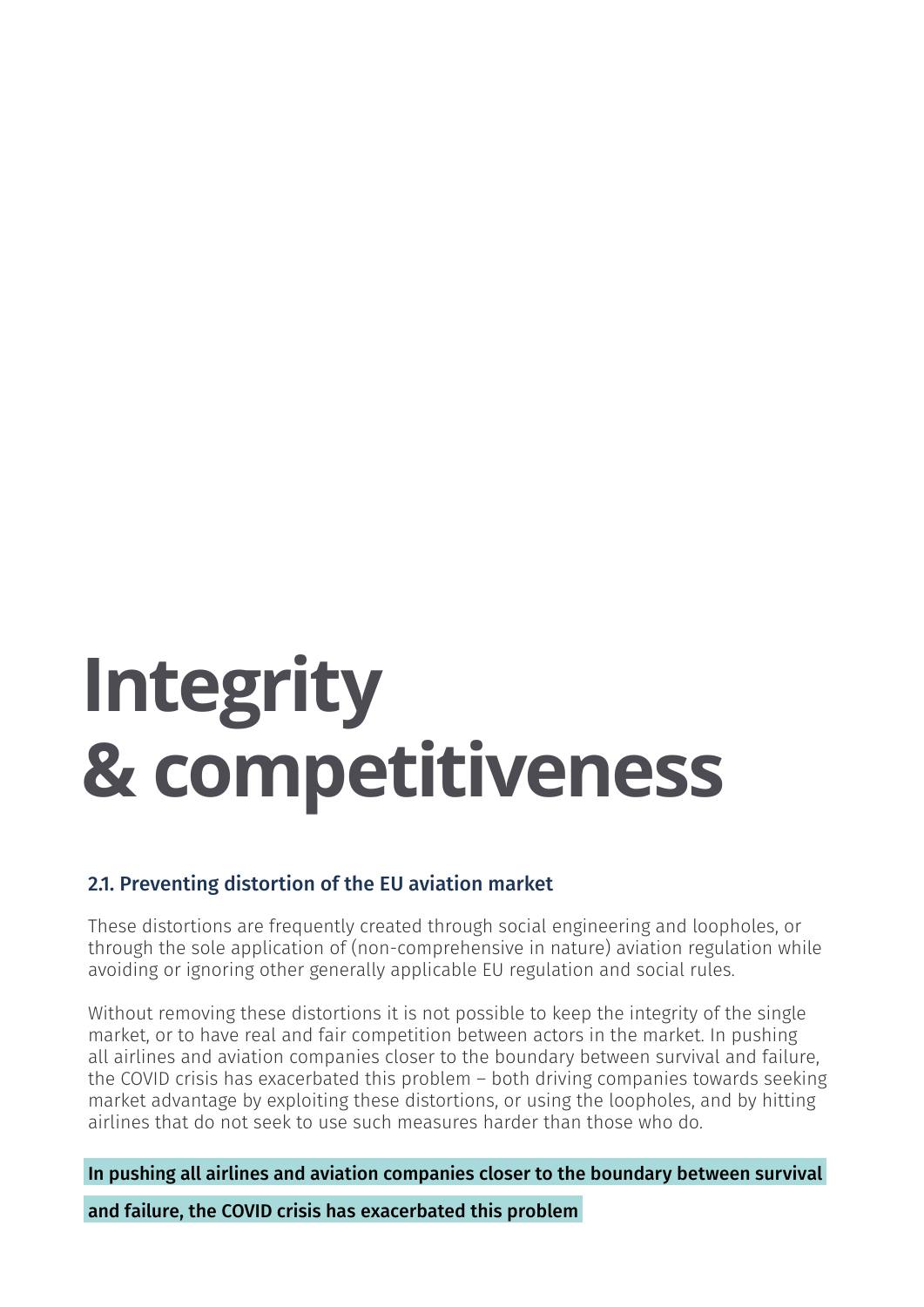The loopholes mentioned in the Social Sustainability section above, regarding false or mischaracterised employment status, or applicable regime (e.g. Posting, Temporary Agency work, etc) are also a major part of the current distortions, being more prevalent or overlooked in some states and airlines than others. In driving a temptation for employers to offload the costs and risks of the crisis by either sacking or radically reducing employees' terms and security to preserve company financial performance, the COVID crisis has exacerbated the problem.

In particular the position of some airlines to only consider the Air Services Regulation (1008/2008) when employing crews and ignoring the applicability of obligations that come with establishing an Operational Base in a state, as well as rules on posting and agency work creates competitive distortion. If it were clarified in the Air Services Regulation that the full framework of EU legislation applies at all times, and that additional regulation applies where establishment through an Operational Base occurs and/or where crews have their Home Base, this would put airlines on a more equal footing and help to re-balance the playing field.

- » Places of Business = Operational Bases: it must be made clear in the Air Services Regulation that any operational base that is established in a given country, entails legal obligations for the airlines, namely the applicability of all local laws. Better definition of the 'Principal Place of Business' and the recognition of other 'Places of Business' (= other Operational Bases) are both necessary. In order for a Place of Business to be the Principal, it is clear that other/several Places of Business exist in reality, however the latter are neither recognised nor defined under current EU regulations.
- » The Commission, as the Guardian of the Treaties, and the Member States must ensure that EU rules are applied and enforced by all airlines in every country where they have Operational Bases. Cooperation between Member States (labour authorities and aviation authorities alike) must be strengthened and made systematic.
- » Clarification of default expectations as regards the employment status (direct – i.e. a presumption of direct employment), and the applicable regime (whether posted, etc) for highly mobile workers in aviation are urgently needed at EU level.
- » Fake and deliberately mischaracterised forms of employment such as the vast majority of 'self-employment' – must be treated as the illegality they are and brought to a halt, rather than exported from some states (where they are tolerated) to the rest (where they are illegal) and being allowed to distort competition.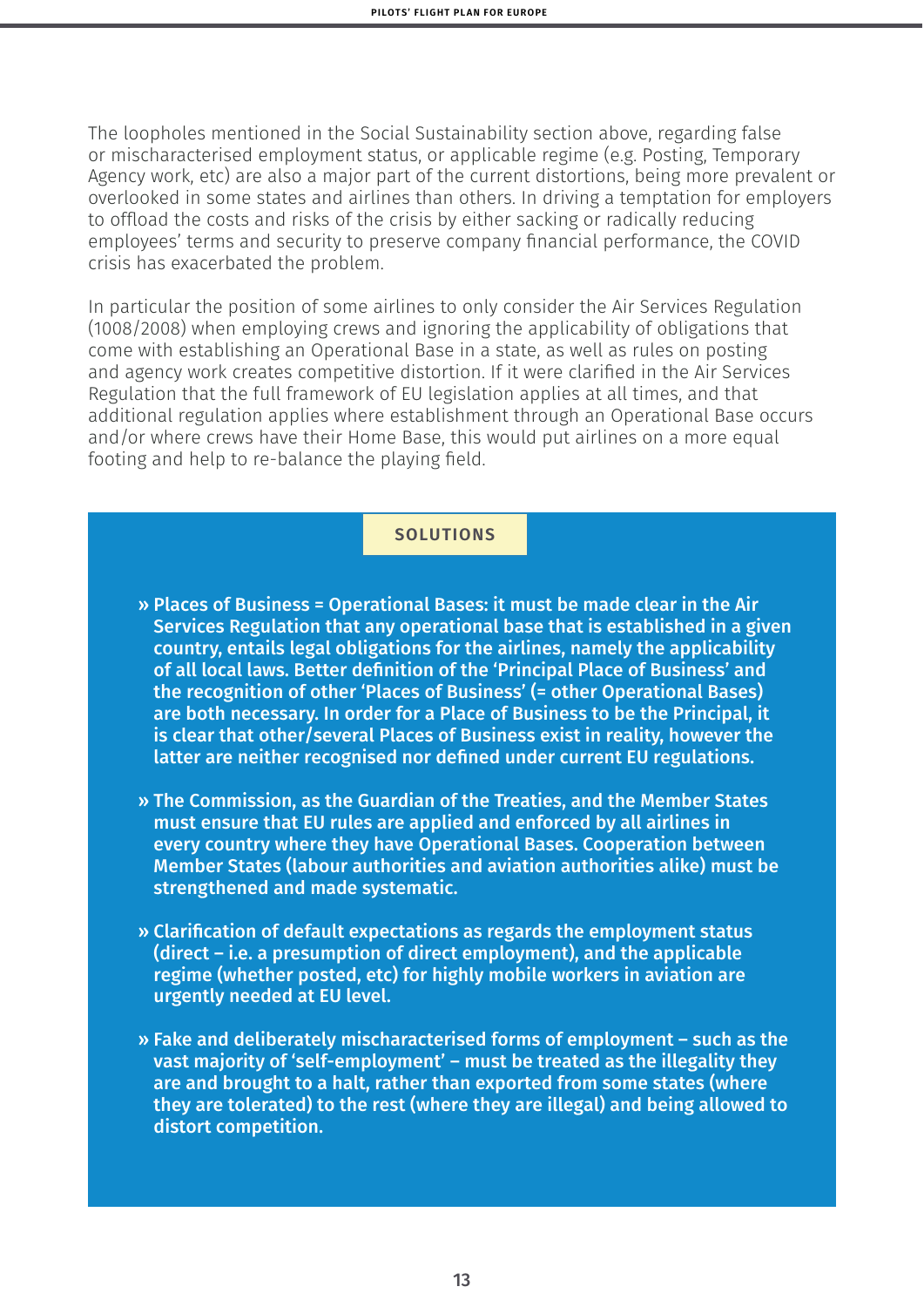#### **2.2. Ensuring a level playing field between internal market states**

Some Member States tolerate or abstain from taking decisive actions against airlines that make use of 'self-employed' aircrew on non-EU contracts through intermediaries based in other EU countries. Some Member States do not apply posting rules or social security regulations to air crew. Some Member States do not grant trade union rights to aircrews based in their country with contracts in other Member States.

The absence of EU policies against mischaracterised forms of employment and against

the non-application of posting and social security rules to aircrew creates a strong

#### distortion in the market that needs urgent address.

There are also a number of states, such as Ireland, Poland and the Baltic states, that when regulating air service providers registered in their country, adopt a 'don't look, don't see' approach to the employment practices and compliance of these companies. This is especially problematic when these companies then operate or open Operational Bases in other Member States where the rules are properly applied to locally registered operators. To be clear, today the EU aviation market is anything but a level playing field, almost structurally set up to ensure there is in practice no level playing field between Member States. This drives airline behaviour to seek out the most convenient states (Flags of Convenience, regulatory forum shopping, social dumping), thereby amplifying the problem.

In addition to these divergences in air service and employment regulation, the difference in Member States' social taxation and enforcement is frequently used to gain advantage, with aircrew technically claimed as being under the jurisdiction of the least onerous social regimes. With social safety nets under severe pressure in the COVID crisis and being the last line of defence for many abandoned workers, this social dumping is especially damaging. It risks undermining that safety net for all, just when they need it most.

#### A similar issue is created by vast differences in the interpretation, application and

#### oversight of aviation safety and operational regulation between the national competent

#### authorities.

As well as competence and resource varying greatly in addition to this, the resource and competency in a few notable states is below the level necessary to fulfil their mandate. Better harmonisation is urgently required, and EASA must be resourced and supported in this.

Some airlines with operational bases and/or air operation certificates (AOC) in different Member States have developed the concept of "group operations" by which aircraft and crews can be interchanged between the different establishments of the group. In some cases, this type of organisation ignores labour EU and national legislation on intra-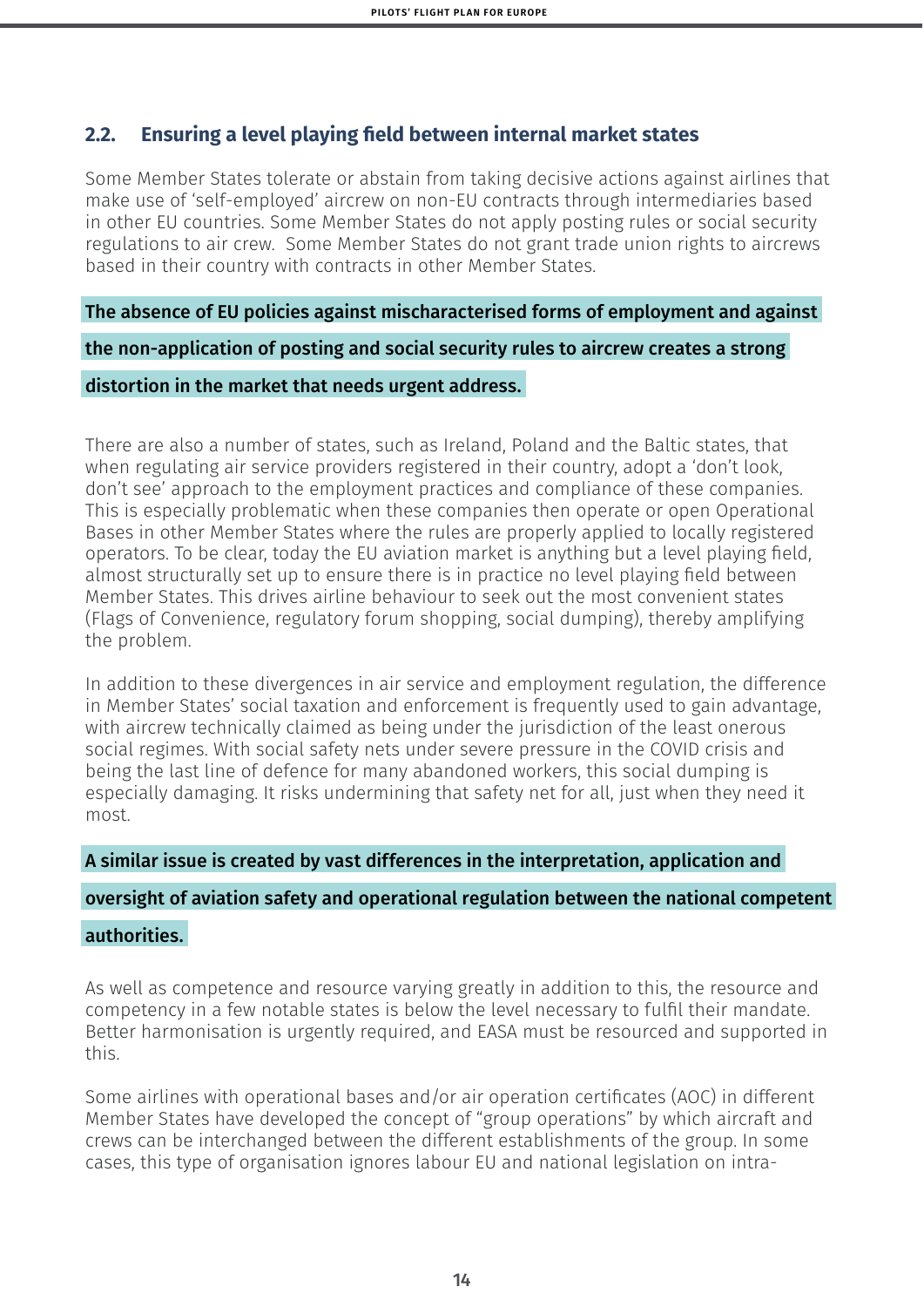group mobility and posting. This type of organisation is often designed to minimise social and taxation costs using "de facto" social and fiscal havens within the EU thanks to loopholes in the system and the laisez-faire policy of the authorities. Unfortunately, EASA is embracing this concept without having studied the possible legal and social consequences.

- » Enforcement action against Member States who do not follow the rules, undermine others, or who do not meet their obligations under the EASA system, is needed.
- » The EU social system needs reinforcement and protection under the strain of the COVID crisis:
	- § A pan-European oversight and enforcement initiative to ensure it is properly and fairly contributed to by companies, and available to vulnerable workers such as highly mobile workers in aviation, is needed.
	- § In particular it should not be possible to not contribute, or at a lower rate in one state, and then dump the costs of abandoned workers in another that has to pick up the bill.
	- § This situation also needs action where migrant workers from the EU in third country areas such as the Gulf have not been part of social systems, but are then returned to the EU, when they are no longer needed abroad, for the EU to deal with.
- » Where one state is willing to tolerate false or mischaracterised employment forms and enforcement action has not resolved this, there must be a requirement to prevent highly mobile workers under this incorrect regime from being exported to other Member States, undermining the rest of the EU.
- » The EU and the Member States should draft guidelines to ensure monitoring and compliance with local legislation in the fields of labour, tax and social security for airline groups with multiple AOC or operational bases in several Member States
- » EASA to refrain from facilitating Group Operations / Crew Interoperability without having carried out a thorough Impact Assessment (especially of social & legal impacts), stakeholder consultation and set up a dedicated rulemaking task.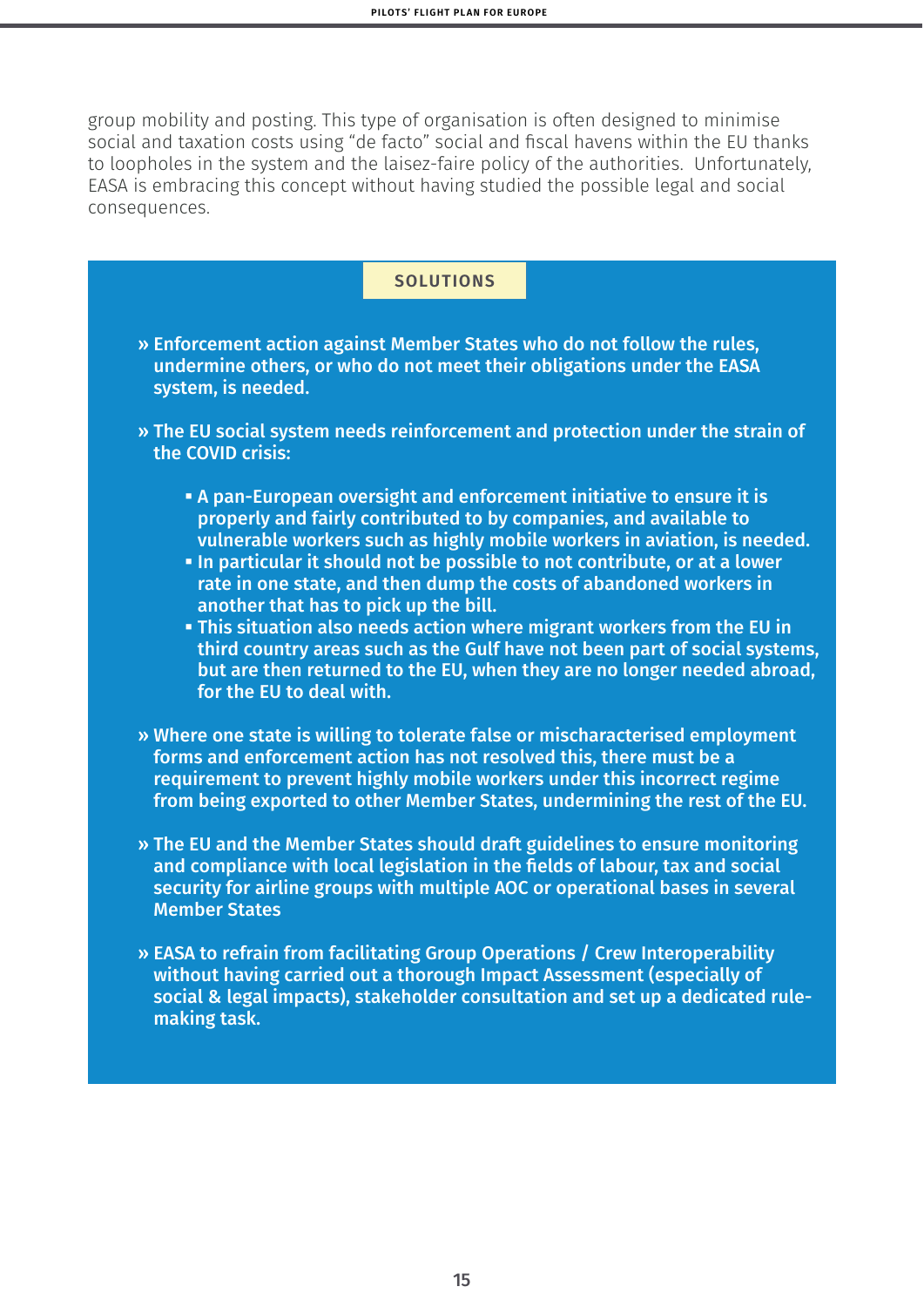#### **2.3. Full and consistent application of air services regulation, state aid and competition rules within and into the EU aviation market**

As highlighted above in 'Preventing distortion of the EU aviation market' there is partial or inconsistent application of the Air Services Regulation within and into the EU aviation market. In particular, a failure to treat Operational Bases in countries other than an airline's home state as establishments under the meaning of the EU Treaties, can be damaging for workers, and regulatory oversight, as previously discussed.

#### COVID has also brought into focus the current restrictions on state aid, and their need

#### for revision to cope with the necessary support when the industry is in distress.

The crisis has shown that aviation is a critical and strategic European infrastructure, as well as uniquely vulnerable to a pandemic. It is therefore crucial that state aid restrictions are made fit for purpose, including the removal of undue restrictions, the use of conditionality to ensure appropriate behaviour from recipients, and a greater role for Public Service Obligations, especially as COVID has revealed the criticality of the public service provided.

State aid rules and Public Service Obligations rules applicable to the air transport sector during the COVID outbreak should be amended to ensure a socially sustainable recovery. As part of the preconditions for receiving the aid, airlines should present a socially sustainable plan, including a commitment to preserve jobs, the conclusion of an agreement with the social partners at the appropriate level and the termination of atypical employment contracts and social engineering practices.

#### Finally, EU competition regulation and enforcement has a role to play in ensuring that

#### those companies that do seek unfair advantage at the expense of others are brought

#### back into line.

This kind of unfair advantage can often be hidden and diffuse, such as the social engineering discussed above, or the use of hidden rather than open and structured subsidy – often hidden on a regional, distributed source such as chambers of commerce or tourism boards, or airport by airport level.

Over the past years, certain airlines, mostly in the low-cost sector benefitted from state support in the form of guarantee for cheap loans and thus facilitated access to fresh money. Equally, they have been benefitting from artificially low airport charges and financial support e.g. from local tourism authorities, whilst network carriers have been paying airport charges at usual market rate and are not benefitting from local authorities' subsidies. Such support distorts competition and should be stopped, or at least it should also follow the criteria of social sustainability as described above.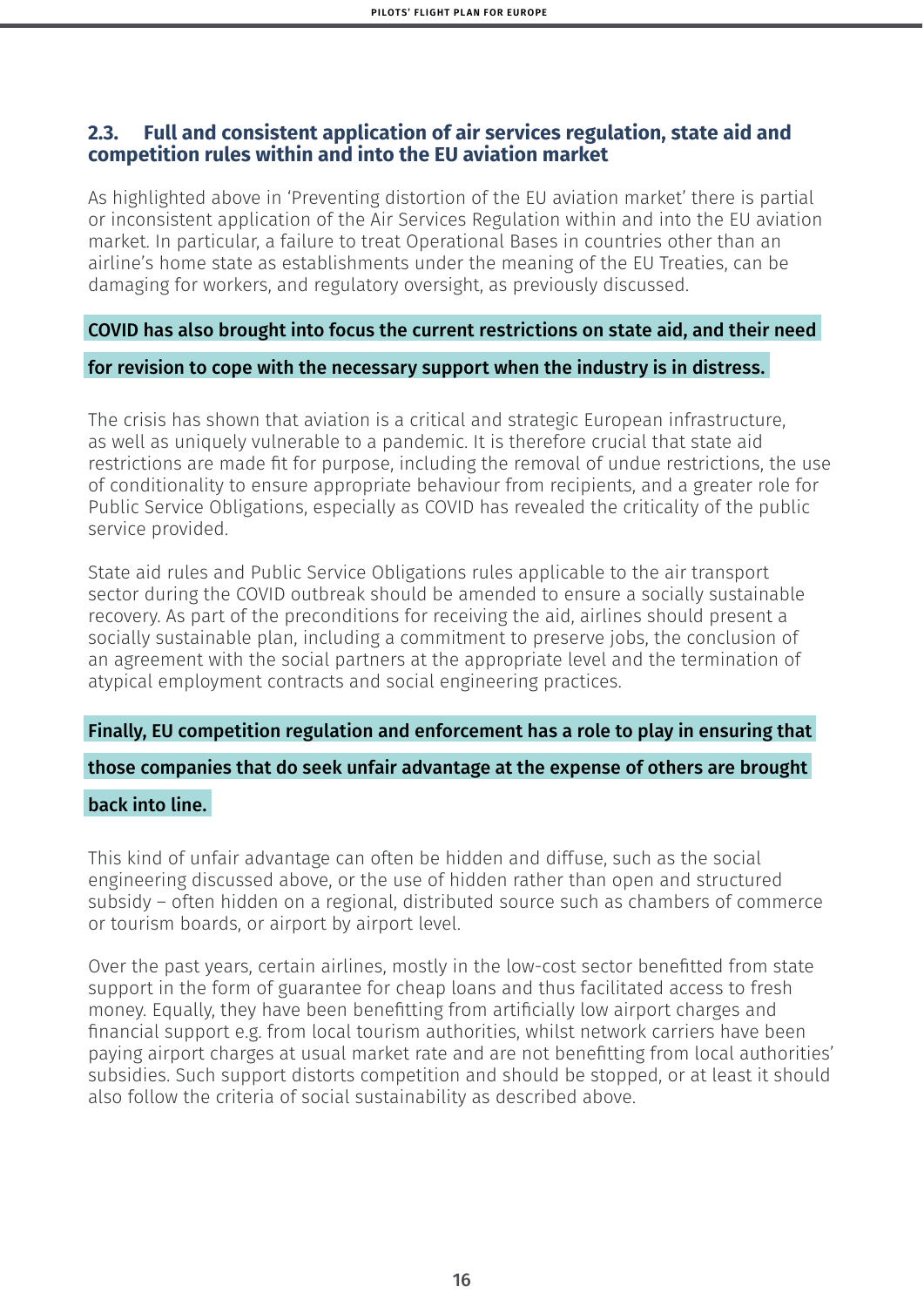#### **SOLUTIONS**

#### » State aid reform

- § State aid should be permissible to support airlines providing critical infrastructure in times of distress. This may mean relaxing restrictions or remedy requirements.
- § Conditionality, as described above (incl. social & environmental sustainability, direct employment, absence of social engineering etc.), must be attached to such aid, or to the relaxing of restrictions on providing it.

#### » Competition oversight of hidden subsidy

■ Hidden or diffuse subsidy within the airline and airport sector and/or through local tourism authorities should be investigated and addressed.

#### **2.4. A strong player in a fair and sustainable global market:**

The EU External Aviation policy should strive to defend the European interests, values and standards more vigorously during and after the COVID crisis. It should aim at the highest possible safety, social and environmental standards in the industry, through regulatory convergence with third country partners (simple cooperation is not sufficient). EU aviation is under an incredible unprecedented strain. Hence, any action undertaken in the External Aviation field by the Commission and Member States should be solely aimed at helping EU airlines regain competitiveness as quickly as possible. First and foremost, intra-EU 5th freedom traffic rights should no longer be granted to third country operators through Air Transport Agreements (EU and Member State level). EU airlines, in fact, cannot face fierce (and often unfair) competition in the EU internal market while they are busy recovering or even struggling to survive.

Smart recovery implies that the EU remain a strong global player in the future. This requires the continued functioning and presence of a European-based aviation industry, financially healthy that guarantees connectivity for goods, persons and business.

#### Ownership and Control rules guarantee that in cases of crisis like the one we are living,

#### access to goods and repatriation of EU citizens does not depend on foreign interests.

The tolerance towards foreign wet leasing of very large aircraft evidenced the dependency of the EU cargo sector on this practice. All European countries have experienced the negative effects of depending on third countries to have essential sanitary products. The EU cannot depend on third countries in the future to ensure the connectivity of its citizens and the supply of goods both for import and export.

The commercial component of the leasing provision of Reg. 1008/2008 is being currently applied in isolation, without the correct surrounding EU employment/social regulation which should undoubtedly apply. There is absolutely no clarity concerning in particular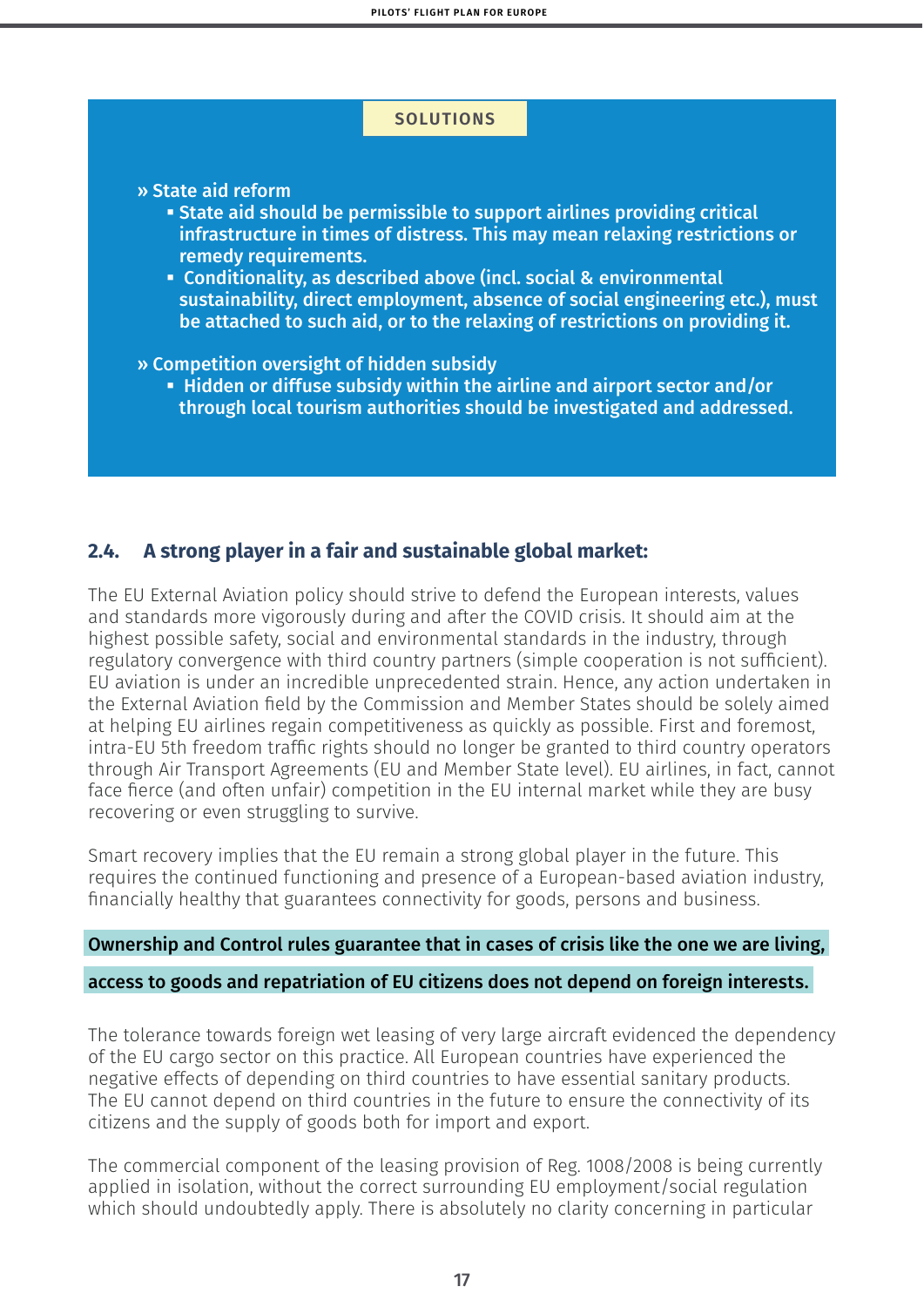the legal status of the non-EU worker/migrant as well as the labour and social law applicable to these aircrew that are temporarily sent/deployed/posted to an EU State from a third country. In order to avoid abuse and social dumping, a red line between genuine 'third country wet lease' and pure 'outsourcing' must be always drawn and even more importantly in times of crisis. To this purpose, a clear and unambiguous definition of 'exceptional need' must be introduced in EU Regulation.

In fact, if seasonal and technical needs are limited in time by their nature, wet lease that are sought on the 'exceptional need' grounds can in practise last longer than actually needed and become a new way of cutting operational costs. It is no secret that EU countries have some of the highest labour standards and protections, hence costs, in the world and some operators might be tempted to undermine these standards by resorting in a systematic way to third country wet-lease. This is, again, totally against the public interest and only to the benefit of few operators.

#### Furthermore, under the financial pressures of the COVID crisis, rules on Ownership &

#### Control are under considerable strain with a wish for third country cash to prop up

#### struggling aviation companies in the short term.

It is essential that Ownership and Control rules are applied in practice if the European industry – in state of high distress – is not to be hollowed out and discarded by third country interests. Whilst cash is tempting in the short term, investment amounts near or beyond the present 49% limit have almost universally been part of a medium-term plan to reinforce the position of and direct traffic to third country carriers, before then liquidating the EU carrier, that had been used as a Trojan horse serving foreign interests.

Additionally, whilst Member States are severely restricted in the financial support or investment they are able to offer to their airlines, O&C rules permit comparatively unrestricted input from third country states (albeit within the 49% cap). This is manifestly unreasonable, and greatly undermines the integrity and long-term resilience of the EU aviation market.

- » EU and Member States should suspend and defer further liberalisation of the EU market through Air Transport Agreements (ATAs). ATAs should be preceded by thorough Impact Assessment, similar to the so-called Sustainability Impact Assessments carried out by the EU Commission before negotiating Free Trade and Investment Agreements. These are meant to preassess the economic, environmental and social effects of any Agreement.
- » Future Air Transport Agreements should be solely aimed at achieving true 'regulatory convergence' with the third countries (cooperation is not sufficient), especially, but not exclusively, in the social, safety and environmental areas and be limited in terms of market access opening to 3rd and 4th freedom traffic rights only.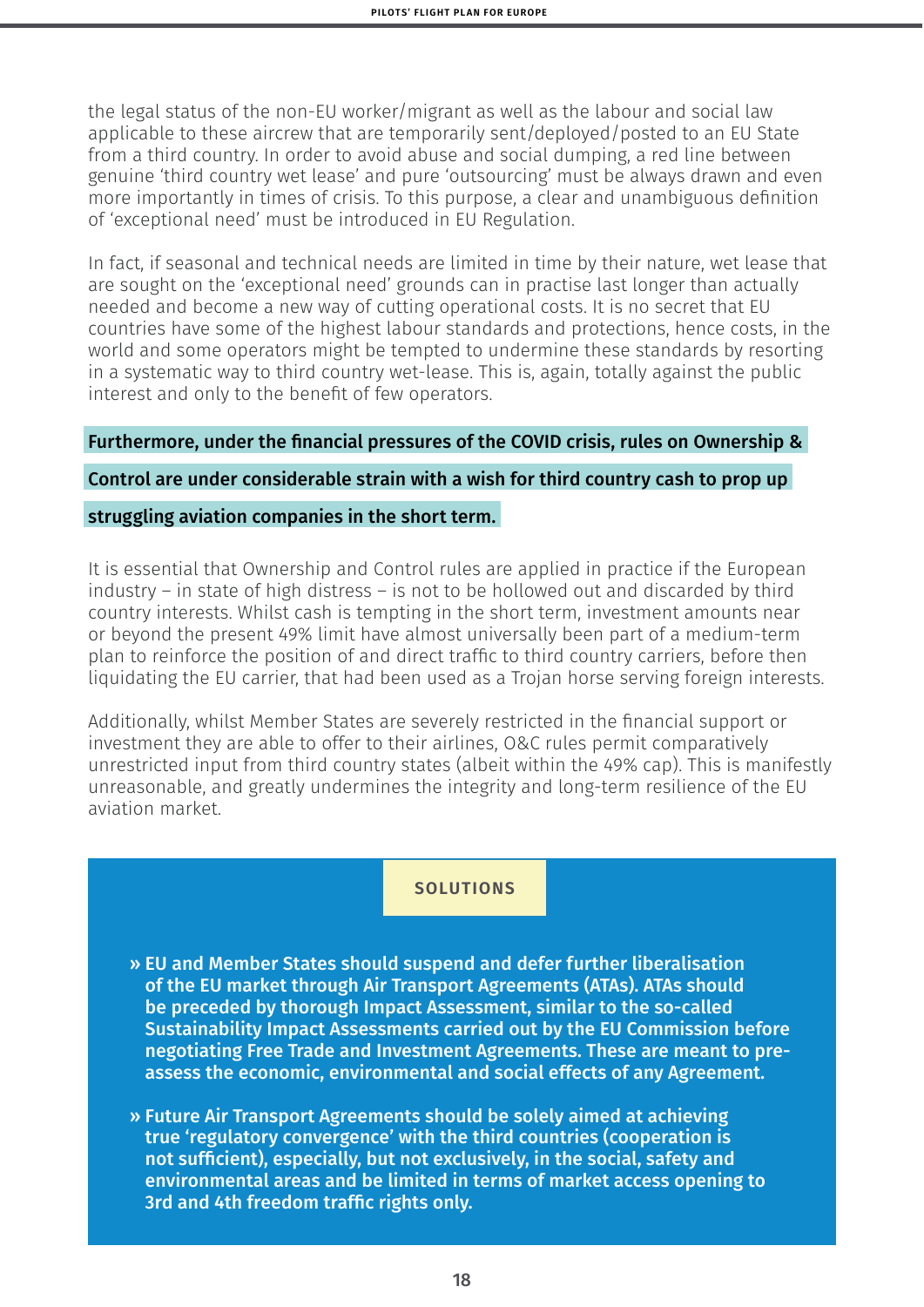- » The EU Commission and Member States should commit to promoting a much more coordinated approach in the field of External Aviation. Member States, for instance, should refrain from granting to third countries through bilateral agreements traffic rights that affect the whole internal market (e.g. Ethiopian Airlines can currently fly between Helsinki and Dublin). When such decisions are to be made, coordination at EU level should be the bare minimum requisite, and a public interest test be carried out.
- » The Commission and the Member states should reconfirm their commitment to current EU rules on airlines' Ownership & Control remaining as they are.
- » The actual position of all airlines' Ownership & Control status must be continually monitored, with a transparent register of Beneficial Ownership, and a register of Effective Control.
- » A mechanism to restore breaches of the rule to a position of compliance is required, either based on sanctions, automatic remedies, or enforcement of operating licence conditions.
- » The EU must restrict / promote support measures in public interest vs unregulated opening for foreign capital/state influence.
- » Third country wet lease should continue to be exceptional, justified by technical and seasonal needs and limited in time as to never create an EU dependency on third country fleets or a new way to cut operational costs by circumventing EU and Member States social legislation, that is, in some EU countries, one of the most protective in the world.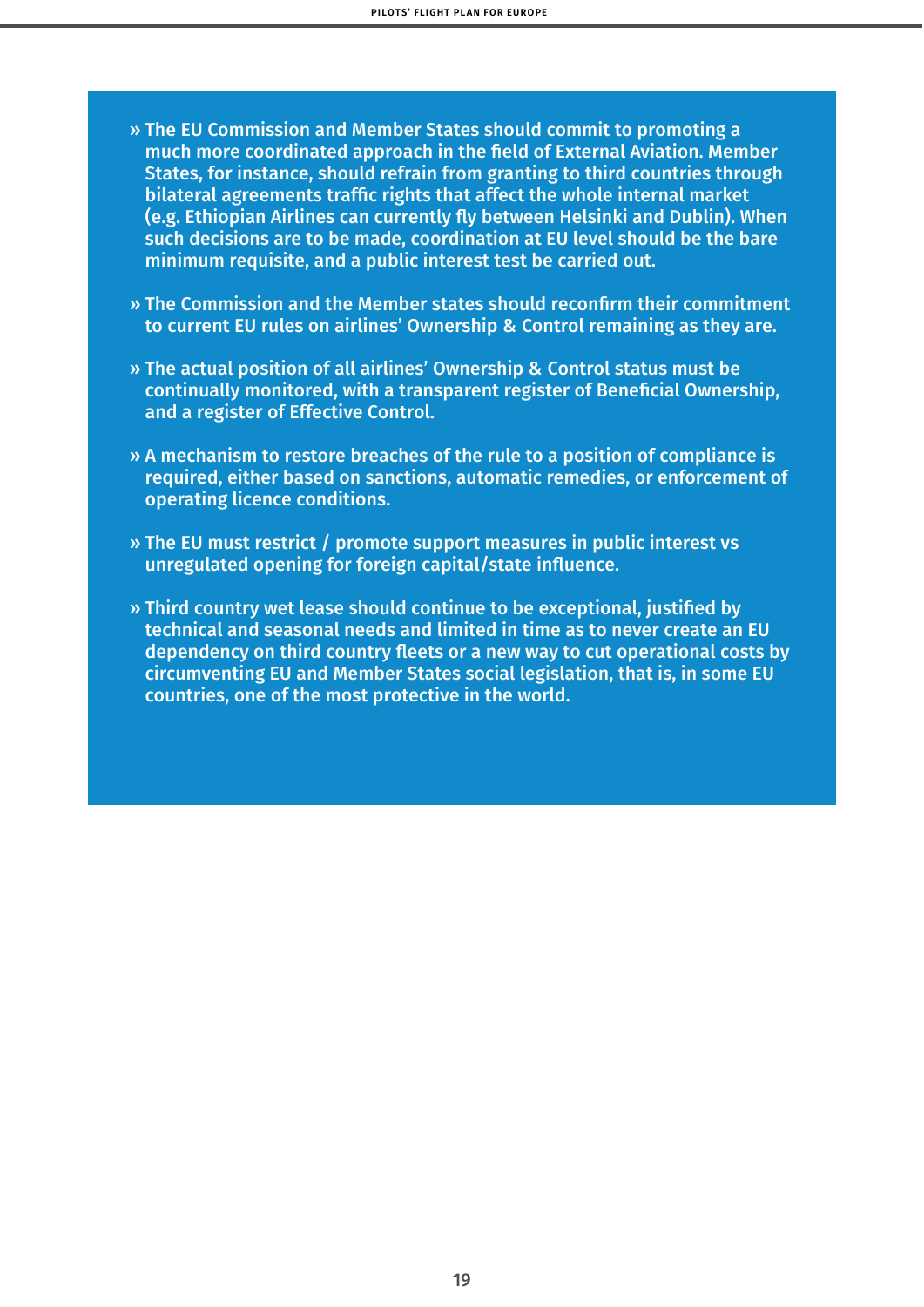## **Protecting aviation against new shocks**



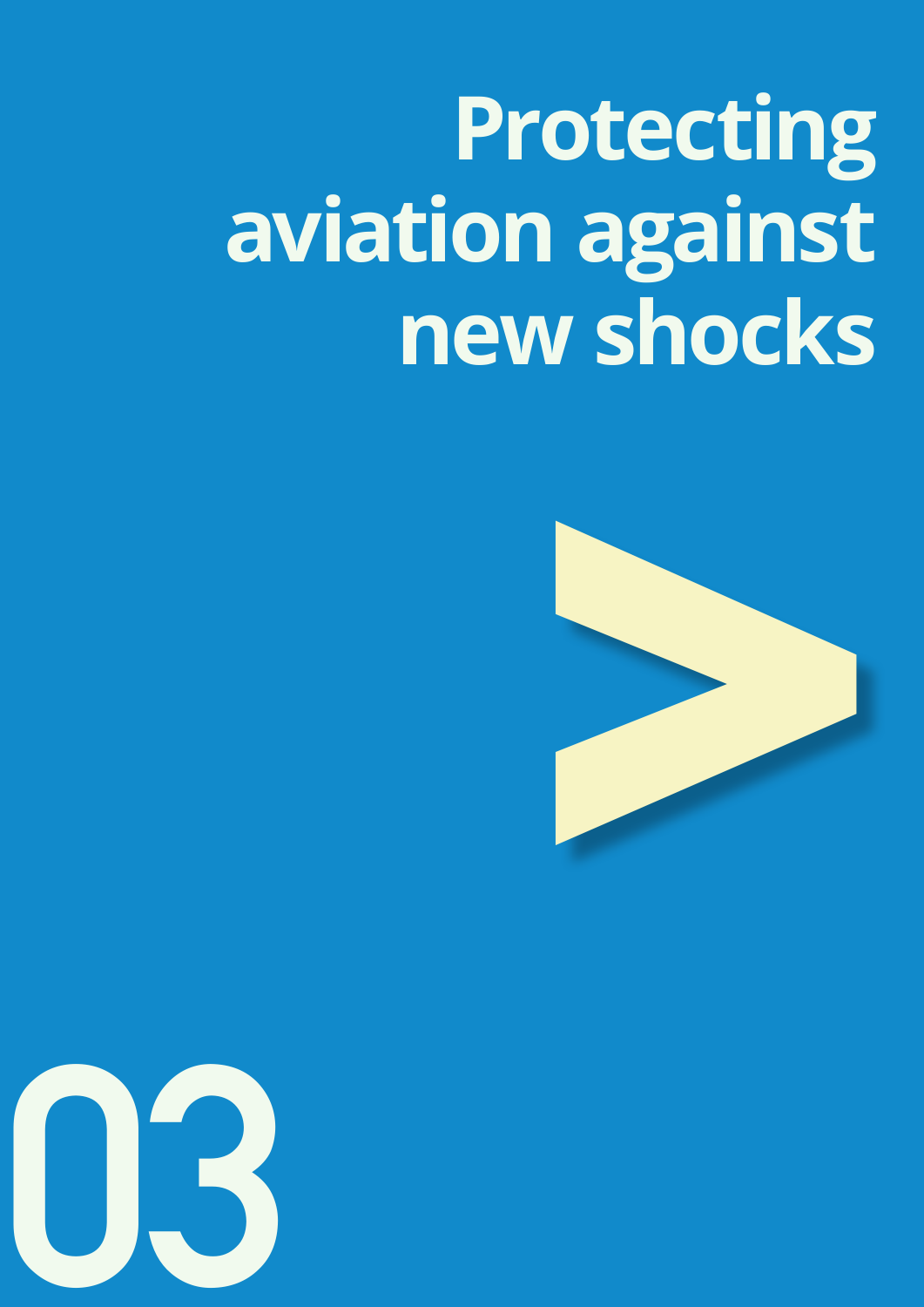### <span id="page-20-0"></span>**Strengthening the resilience**

Resilience of the aviation sector against shocks such as the COVID crisis is not something that can simply be decreed. It is a characteristic that will emerge from systems and measures affecting different aspects of the sector – most of these being described in other sections of this plan. In general however, making different stakeholders more robust, having a balanced share in the aviation value chain, and in a position whereby any given stakeholder is not vulnerable to other stakeholders shoring up their own positions at the expense of one another.

The effects of the crisis had an overwhelming immediate effect on aviation with 90% of planes grounded, and the recovery will last longer than in many other sectors of the economy. This is not unexpected, and can be planned for in the future. There is a need to design systems for both systemic and extraordinary crises to ensure the sustainability of the industry.

The Commission often identifies social dialogue as a key element for sustainable recovery. Yet, some business models, particularly in some Member States and certain (low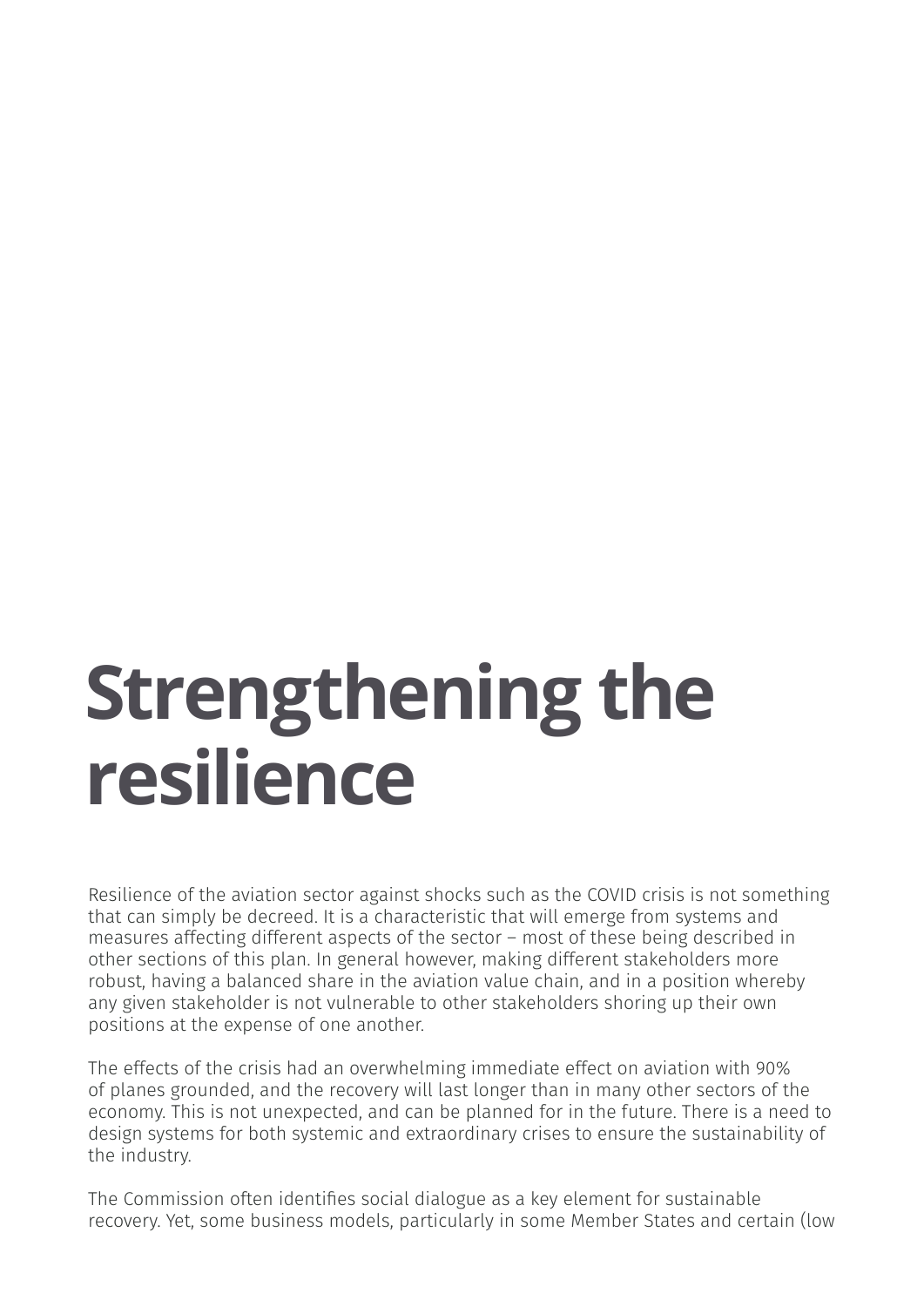cost) segments of the market, refuse all sort of dialogue with unions or consider it as a top-down exercise. Hence, there are many serious issues in a crisis which Social Dialogue simply cannot address, certainly without it being mandatory and solutions requiring mutual agreement.

During the crisis, the EU and the Member States have granted a number of alleviations and exemptions to rules, both economic and technical. However, carried out under considerable time-pressure, this has often been done without coordination, or full consideration of the consequences in an effort to provide quick relief. This leads to local differences in the amount of support available, and some significant unintended consequences. It should be possible to think through all the possible support measures and how they interact and can be coordinated without time pressure, in times of calm, so that well thought through emergency policy packages can be ready and deployed easily in future crisis to better effect.

Any recovery also depends on the ability of the industry to retain workforce and skills. Some EU funds have cushioned against unemployment in the short term, but it necessary to think beyond unemployment benefits and ensure that licenses, type ratings and certificates are current when needed.

#### It has also become clear that a pandemic and any severe reduction in flying operations

#### bring with them new safety risks, in particular fundamentally changing the nature and

#### assumptions against which existing safety regulation is designed.

Again, how existing safety regulation would work, and how it would need adapting to cover new risks in a variety of shock situations is something that can be considered in advance, and packages of emergency safety regulation can be identified for different scenarios so that they are 'ready to go' if they ever become required.

#### 3.1. Need for Social Dialogue

Aircrew unions and associations have, through social dialogue at company and national level, helped to reduce the social risk of the crisis, and assisted hard pressed companies' survival. Where aircrew, notably due to atypical employment practices, were not protected by any union or association, the social risks exploded, and crews were left in dire straits.

#### **3.2. Appropriate safety regulation that can identify and mitigate new risks when under shock**

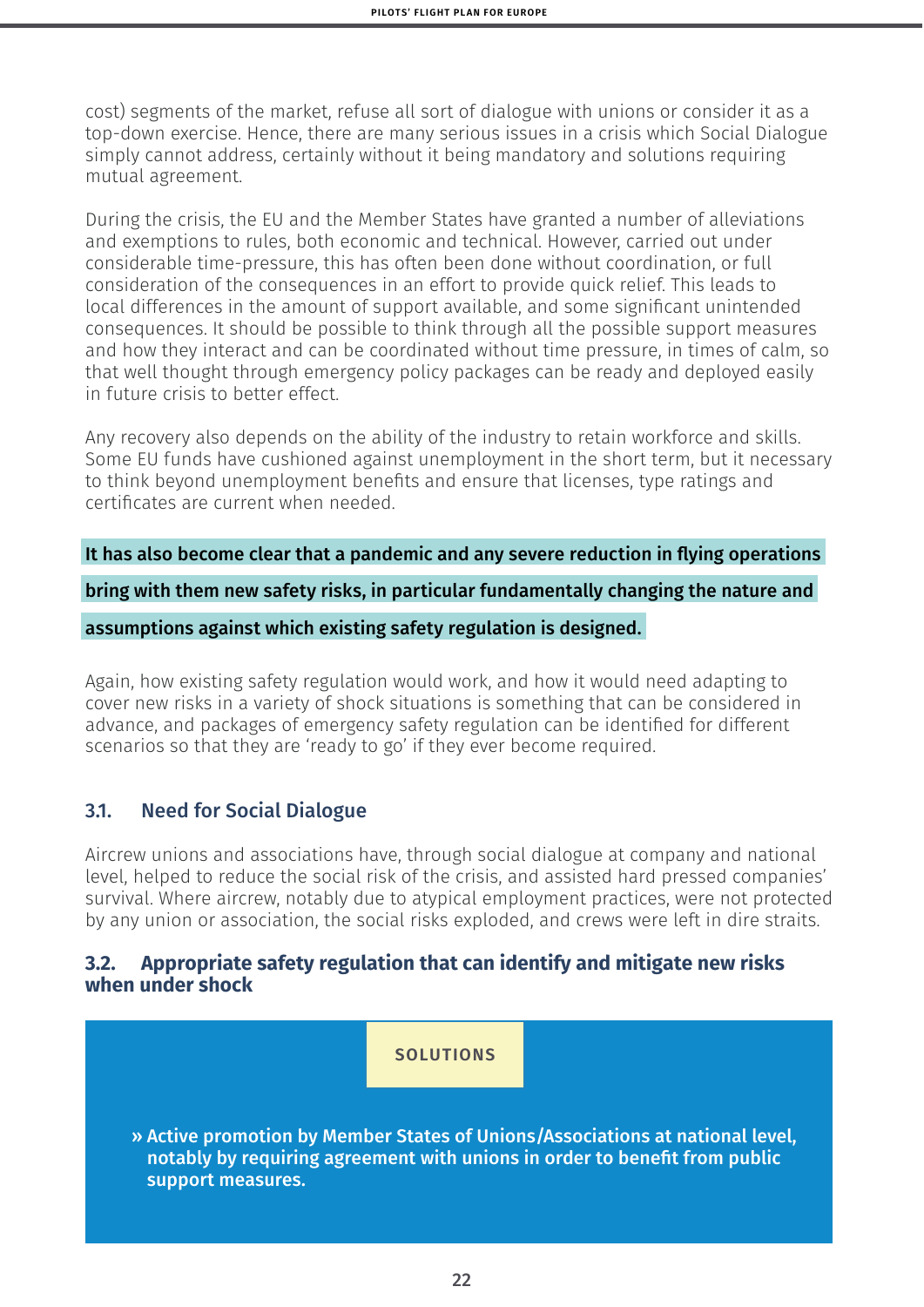- » Anti-union behaviour in aviation must be addressed as a systemic threat for the sustainability of the industry. The EU and the Member States must coordinate corrective policies to address this weakness of the system.
- » In order to benefit from multi-nationally coordinated or cumulative, or EU level support, whether directly or via regulatory relief, Social Dialogue and mutual agreement should be considered mandatory.

Authorities and operators have been forced to work under massive time and cost pressure, pushing safety to the limits. The crisis and the recovery are way outside the standards scenarios. Hence, the Commission, EASA & NAAs must redouble their safety oversight, to ensure operators do not allow safety to suffer under financial pressure. Equally, to re-gain the previous safety levels additional efforts, requiring additional investment (which is undoubtedly not for free) will be required.

The Covid-19 crisis had a significant negative impact on all European airline operators. Under severe financial pressure, some will have taken rushed business decisions, possibly creating hazards for the safety of operations. The new, 'post-Covid' operational environment is therefore likely to have exacerbated pre-existing safety hazards and to encompass new hazards induced by the way an operator reacted to the crisis. Examples of these risks and some associated mitigations include:

- A staff reduction may have safety consequences on several organisational areas;
- § Negative impact of precarious aircrew employment on safety decision-making;
- § Operations can be significantly altered by new procedures, sanitary measures, or unusual restrictions;
- § Operators may increasingly operate on short-term contracts requiring flights to unfamiliar destinations;
- § Safety short-cuts taken in terms of insufficient / inexistent fatigue safety management when operating under exemptions;
- National Exemptions risk becoming long-term and should end as soon as possible. Operations taking place under such Exemptions must strictly adhere to EASA's FTL Guidelines and revert back to the normal EASA rules as soon as the conditions on the ground change.
- Significant pilot training backlog and cumulative lack of crews' operational experience (due to extended periods of non-flying) risk developing into a major safety risk and needs priority attention by EASA, DG MOVE & NAAs;
- Lack of effective national safety oversight (already partly deficient in pre-COVID period) risks to endure and in some cases will likely get even worse with scarce available resource. DG MOVE & EASA need to put resources into reinforcing safety oversight during recovery.
- § Proactive measures to identify hazards will be needed in rapidly changing operating circumstances, since occurrence data will take time to build up. ECA is already engaged with EASA on the RNO TF (Return to Normal Operations Task Force), identifying the hazards stemming from return to operations and in establishing mitigations to reduce the associated risks.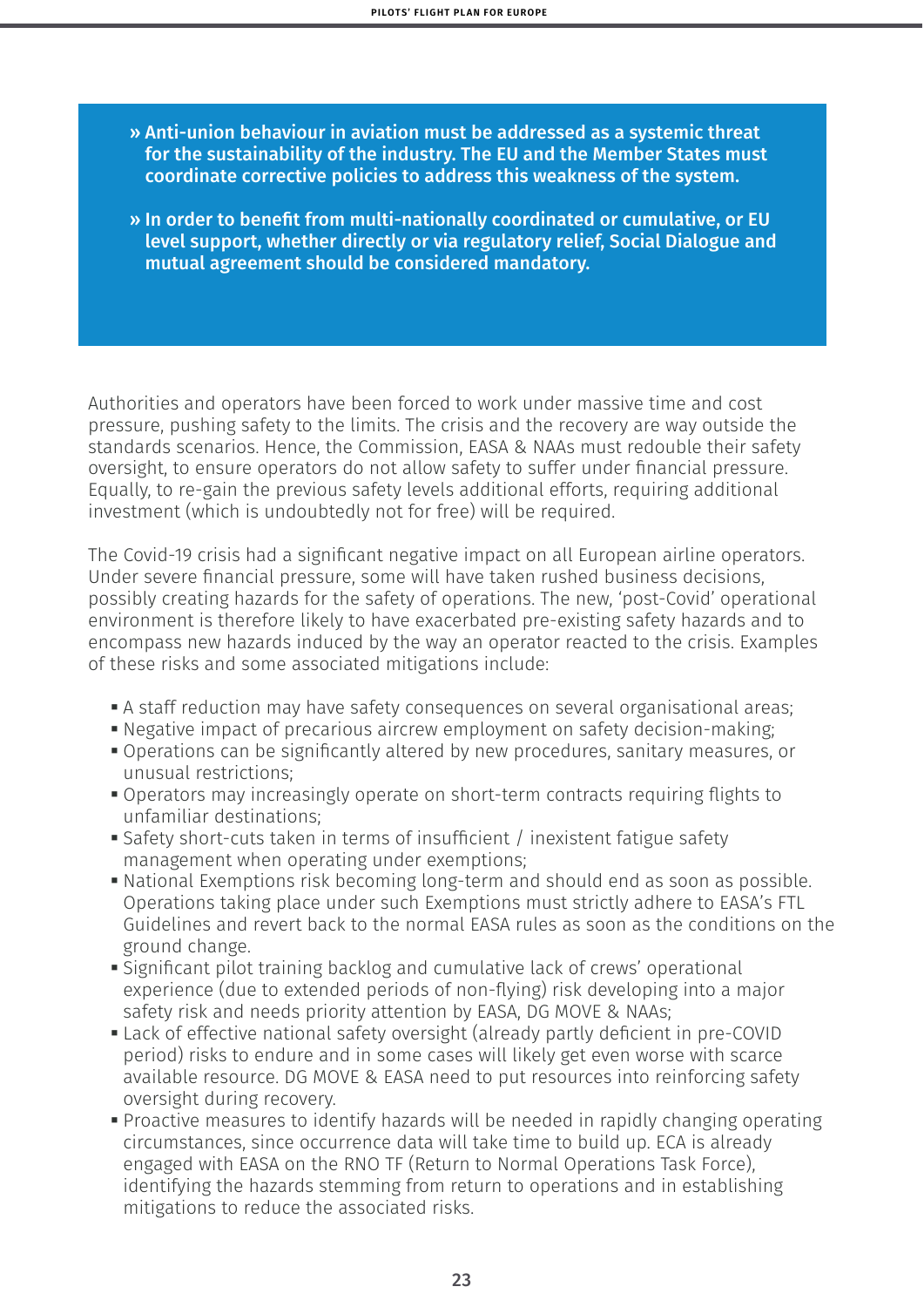§ The systematic and reinforced use of Safety Management Systems by operators, as well at strengthened NAA oversight of their proper implementation will be crucial to ensure ongoing and new hazards & risks are identified, adequately mitigated against and that mitigations are continuously improved.

#### **SOLUTIONS**

- » Strengthened safety oversight by NAAs and EASA will be the key. Safety deficiencies might be hard to identify, since they quite often only materialize and become visible when the safety net has broken, e.g. through an incident/accident. Enhanced Safety Management by operators is required too, as well as oversight thereof by the authorities.
- » Designing appropriate philosophy for: rule alleviations; strengthened training; recency requirements in a population short on recent experience.
- » Consideration of effect of reduced fees funded by volume of flying operation for ATM and NCAs/EASA. Is this model sustainable or does it need an emergency bridge.
- » Undertake resilience scenario planning at EASA and coordinated NCA level: What scenarios might emerge, and what packages of thought through emergency measures could be prepared in advance (in particular considering interaction of measures and unintended consequences). Scenarios might include operating through a pandemic, major global financial or economic downturn/disruption significant international armed conflict, geological events, and widespread climatic and weather volatility. General consideration of both severe reductions in flight operations, or a temporary requirement for a surge in flight volumes (either in total or in the event of reduced personnel or aircraft availability) should be undertaken.

#### **3.3. Pre-prepared emergency support measures for industry**

Whilst the present crisis and pandemic was not expected, it does encourage the reflection that it need not be something that isn't planned for. It should be possible to consider a range of shock scenarios for the industry (and indeed any other critical infrastructure industries), and design emergency policy packages that could provide appropriate support.

In particular the general scenarios described above for operational and safety regulation could also be considered at the economic level. This may also mean considering what financial health and contingency measures should be held by an airline or aviation company as a minimum, much as is considered in the banking and financial sector.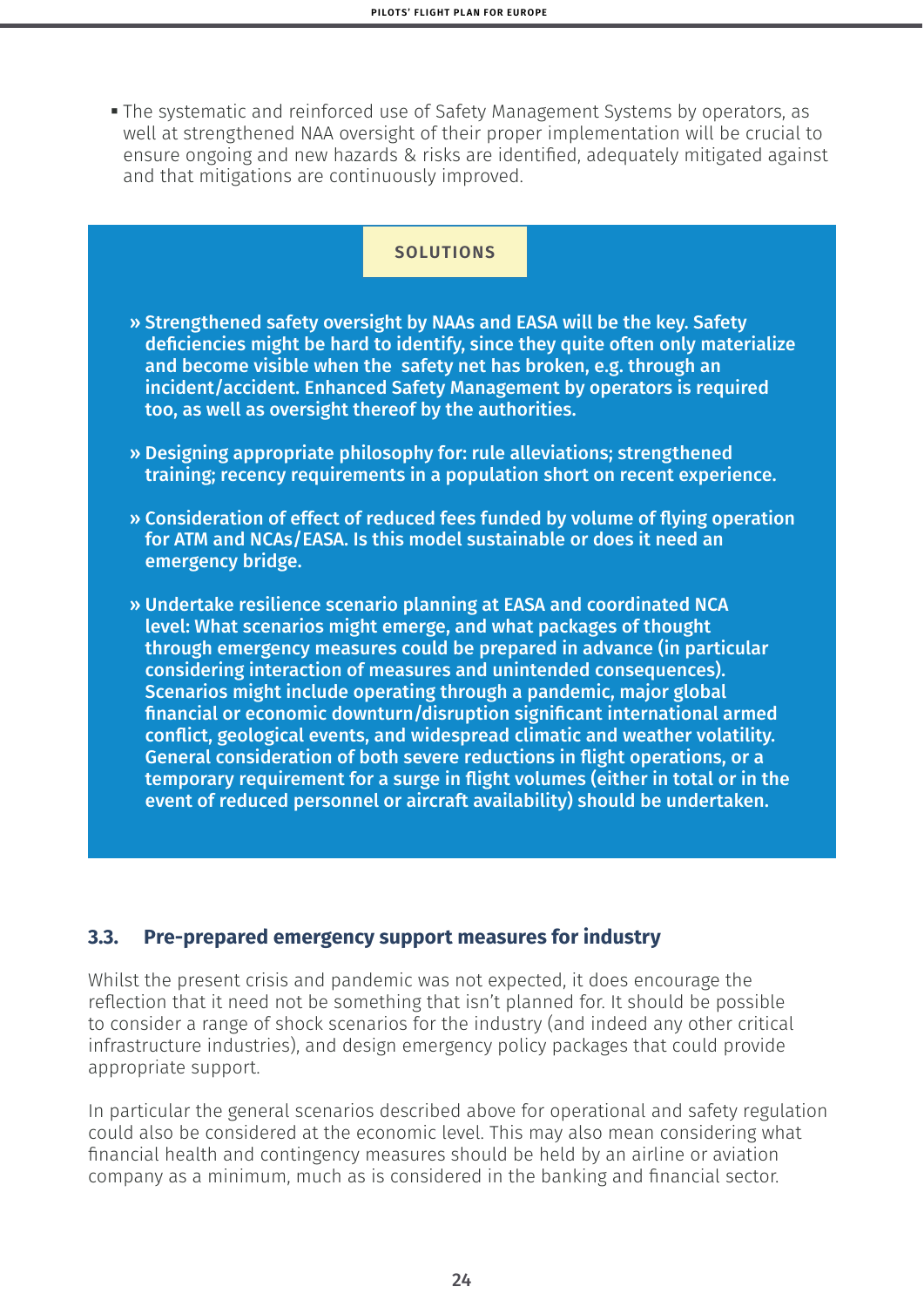- » Undertake resilience scenario planning at Commission level. In particular designing 'ready-made' packages of measures and policies for a number of shock scenarios:
	- § Pandemic
	- § Major global financial/economic downturn/disruption
	- § Significant international armed conflict
	- § Geological events
	- **Increased climatic or weather event volatility.**
- » Any package of measures should consider the need to balance risks, liabilities and upsides between different stakeholders and different layers in the aviation value chain.
- » An analysis to determine ideal target, or minimum, levels of cash reserves and liquidity should be considered for airlines to provide resilience against future shocks. The pros and cons of this either becoming guidance to airlines or future binding regulation should be considered.
- » In particular safeguards against one stakeholder enhancing its survivability at the expense of another should be considered.
- » Whilst historically support measures have focused on the individual corporation, packages should focus on ensuring the public interest is protected or enhanced: measures should support workers, customers, the environment, and any other societal needs (such as social support, health and welfare systems), at least as much as corporate interests. Any beneficial or adverse consequences for these public interests should be a major factor when assessing pre-prepared resilience policy packages.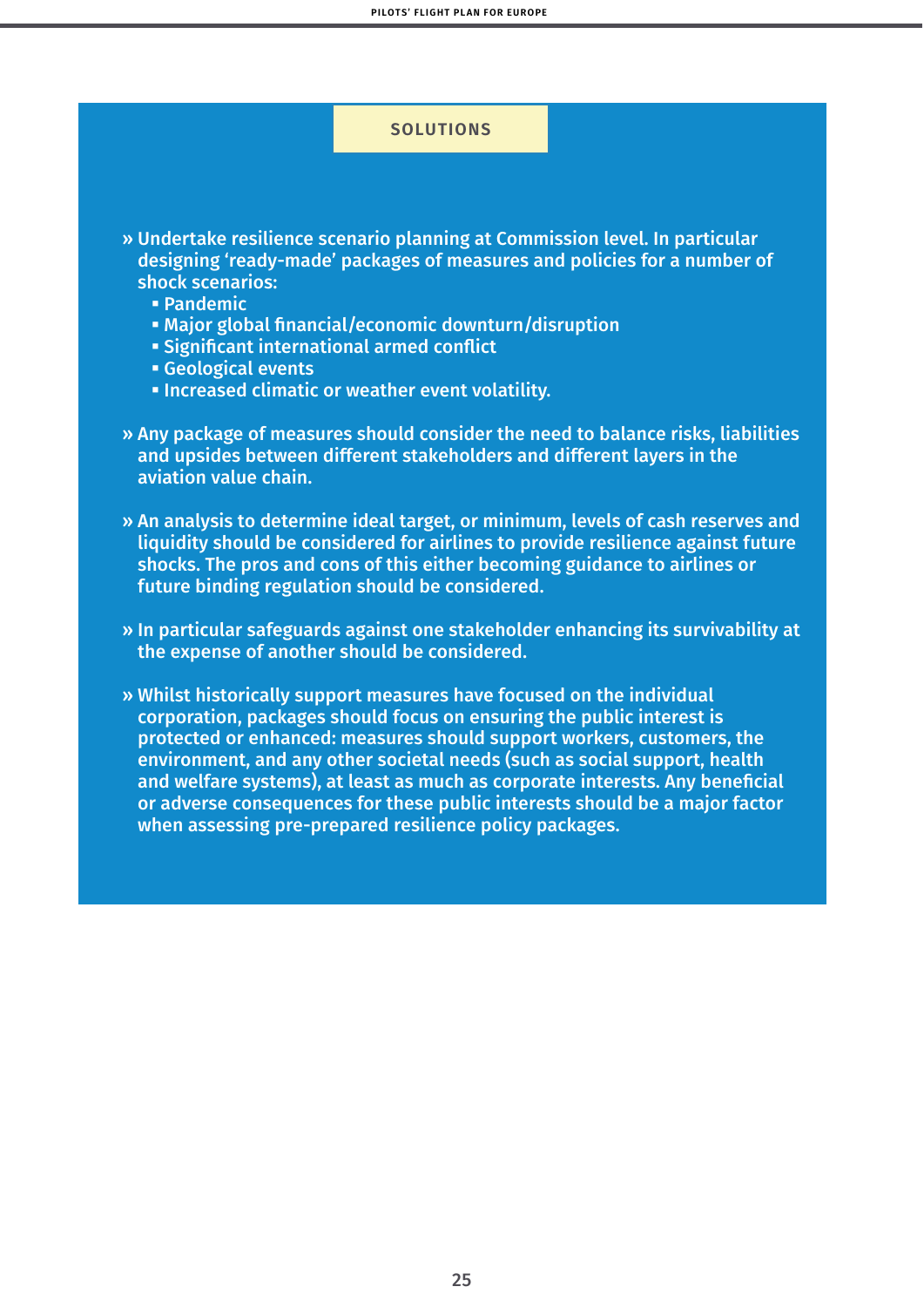#### 3.4. Supporting and retaining workforce and skills in downturns

A resilient system is one that retains sufficient manpower and skills needed to recover when the crisis is over. Pilots need resources to live, like any other worker, but might be exposed to longer unemployment than other sectors. Long periods of inactivity in a safety critical profession will entail a loss of skills that compromise the future recovery, or introduce new risks into it if external support of the maintenance of skills is not provided.